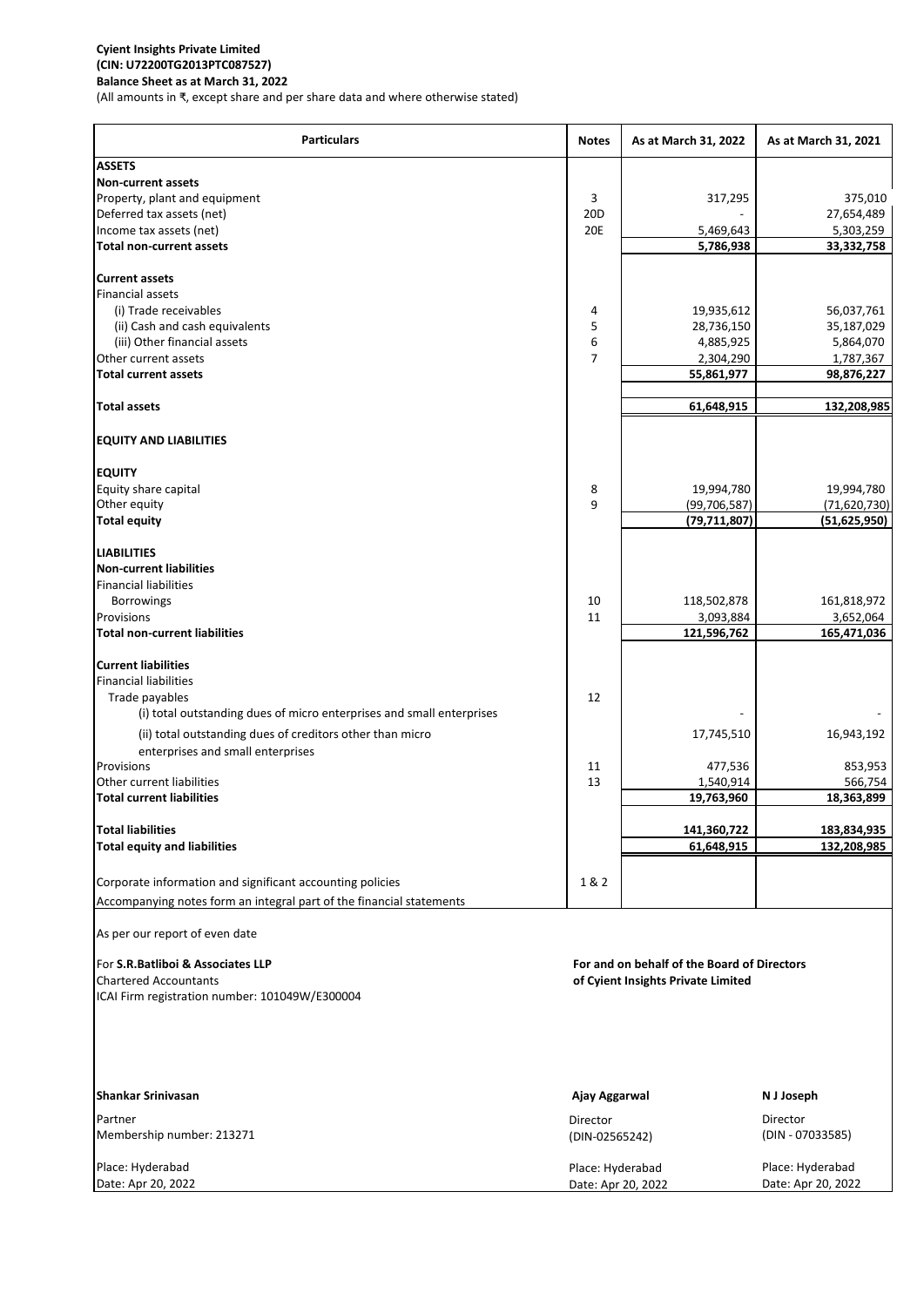## **Cyient Insights Private Limited (CIN: U72200TG2013PTC087527)**

## **Statement of Profit and Loss for the year ended March 31, 2022**

(All amounts in ₹, except share and per share data and where otherwise stated)

| <b>Particulars</b>                                                                                                                                     | <b>Notes</b>                                | For the year ended<br>March 31, 2022                                              | For the year ended<br>March 31, 2021       |
|--------------------------------------------------------------------------------------------------------------------------------------------------------|---------------------------------------------|-----------------------------------------------------------------------------------|--------------------------------------------|
| <b>INCOME</b>                                                                                                                                          |                                             |                                                                                   |                                            |
| Revenue from operations                                                                                                                                | 14                                          | 33,940,876                                                                        | 59,366,919                                 |
| Other Income                                                                                                                                           | 15                                          | 2,371,608                                                                         | 1,008,077                                  |
| <b>Total income</b>                                                                                                                                    |                                             | 36,312,484                                                                        | 60,374,996                                 |
| <b>EXPENSES</b>                                                                                                                                        |                                             |                                                                                   |                                            |
| Employee benefit expense                                                                                                                               | 16                                          | 23,807,638                                                                        | 42,860,510                                 |
| Finance costs                                                                                                                                          | 17                                          | 8,010,956                                                                         | 8,588,359                                  |
| Depreciation expense                                                                                                                                   | 18                                          | 57,715                                                                            | 323,554                                    |
| Other expenses                                                                                                                                         | 19                                          | 4,648,831                                                                         | 7,591,098                                  |
| <b>Total expenses</b>                                                                                                                                  |                                             | 36,525,140                                                                        | 59,363,521                                 |
| Profit before tax                                                                                                                                      |                                             | (212, 656)                                                                        | 1,011,475                                  |
| <b>Tax Expense</b>                                                                                                                                     |                                             |                                                                                   |                                            |
| Current tax                                                                                                                                            |                                             |                                                                                   |                                            |
| Deferred tax                                                                                                                                           | 20A                                         | 27,654,489                                                                        |                                            |
| <b>Total tax expense</b>                                                                                                                               |                                             | 27,654,489                                                                        |                                            |
|                                                                                                                                                        |                                             |                                                                                   |                                            |
| Profit for the year                                                                                                                                    |                                             | (27, 867, 145)                                                                    | 1,011,475                                  |
| Other comprehensive income (OCI)                                                                                                                       |                                             |                                                                                   |                                            |
| Items that will not be reclassified subsequently to statement of profit and loss:                                                                      |                                             |                                                                                   |                                            |
| (i) Remeasurements of the net defined benefit liability                                                                                                |                                             | (218, 712)                                                                        | 2,186,319                                  |
| (ii) Income tax relating to items that will not be reclassified to statement of profit and loss                                                        | 20 <sub>B</sub>                             |                                                                                   |                                            |
| Total other comprehensive income for the year                                                                                                          |                                             | (218, 712)                                                                        | 2,186,319                                  |
|                                                                                                                                                        |                                             |                                                                                   |                                            |
| Total comprehensive income for the year                                                                                                                |                                             | (28,085,857)                                                                      | 3,197,794                                  |
| <b>Earnings per equity share</b> (par value of ₹10 each)                                                                                               |                                             |                                                                                   |                                            |
| Basic & Diluted                                                                                                                                        | 21                                          | (13.94)                                                                           | 0.51                                       |
| Corporate information and significant accounting policies                                                                                              | 1 & 2                                       |                                                                                   |                                            |
| Accompanying notes form an integral part of the financial statements                                                                                   |                                             |                                                                                   |                                            |
| As per our report of even date<br>For S.R. Batliboi & Associates LLP<br><b>Chartered Accountants</b><br>ICAI Firm registration number: 101049W/E300004 |                                             | For and on behalf of the Board of Directors<br>of Cyient Insights Private Limited |                                            |
| Shankar Srinivasan<br>Partner<br>Membership number: 213271                                                                                             | Ajay Aggarwal<br>Director<br>(DIN-02565242) |                                                                                   | N J Joseph<br>Director<br>(DIN - 07033585) |
| Place: Hyderabad<br>Date: Apr 20, 2022                                                                                                                 | Place: Hyderabad<br>Date: Apr 20, 2022      |                                                                                   | Place: Hyderabad<br>Date: Apr 20, 2022     |
|                                                                                                                                                        |                                             |                                                                                   |                                            |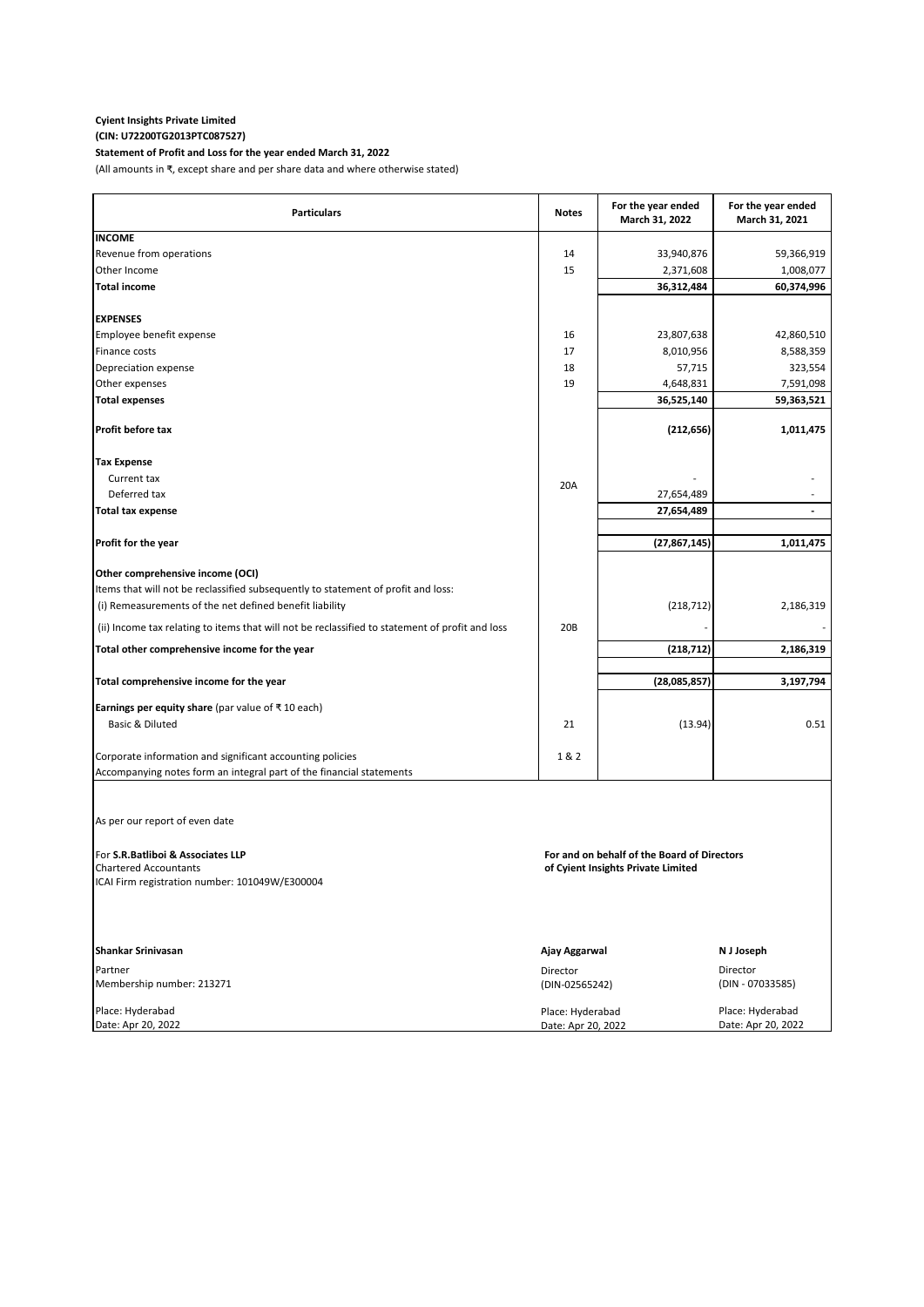#### **Cyient Insights Private Limited (CIN: U72200TG2013PTC087527)**

**Cash flow statement for the year ended March 31, 2022** (All amounts in ₹, except share and per share data and where otherwise stated)

| <b>Particulars</b>                                                      |                                    | Year ended March 31, 2022                   |                  | Year ended March 31, 2021 |     |     |
|-------------------------------------------------------------------------|------------------------------------|---------------------------------------------|------------------|---------------------------|-----|-----|
| A. CASH FLOW FROM OPERATING ACTIVITIES                                  |                                    |                                             |                  |                           |     |     |
| Profit before tax for the year                                          | (212, 656)                         |                                             | 1,011,475        |                           |     |     |
| Adjustments for:                                                        |                                    |                                             |                  |                           |     |     |
| Depreciation expense                                                    | 57,715                             |                                             | 323,554          |                           |     |     |
| Tax expense                                                             |                                    |                                             |                  |                           |     |     |
| Operating profit before working capital changes                         |                                    | (154, 941)                                  |                  | 1,335,029                 |     |     |
| Adjustments for (increase) / decrease in operating assets:              |                                    |                                             |                  |                           |     |     |
| Trade receivables                                                       | 36,102,149                         |                                             | (2,709,820)      |                           |     |     |
| Other assets                                                            | 461,222                            |                                             | 3,557,163        |                           |     |     |
| Adjustments for increase / (decrease) in operating liabilities:         |                                    |                                             |                  |                           |     |     |
| Trade payables                                                          | 802,318                            |                                             | (14,086,469)     |                           |     |     |
| Provisions                                                              | (1, 153, 309)                      |                                             | 12,140           |                           |     |     |
| Other liabilities                                                       | 974,160                            |                                             | (1,500,961)      |                           |     |     |
| Cash flow (used in)/generated from operations                           |                                    | 37,031,600                                  |                  | (13, 392, 918)            |     |     |
| Income taxes paid                                                       |                                    | (166, 384)                                  |                  | (1,024,267.00)            |     |     |
| Net cash (used in)/generated by operating activities (A)                |                                    | 36,865,216                                  |                  | (14, 417, 185)            |     |     |
|                                                                         |                                    |                                             |                  |                           |     |     |
| <b>B. CASH FLOW FROM INVESTING ACTIVITIES</b>                           |                                    |                                             |                  |                           |     |     |
| Net cash (used in)/generated by investing activities (B)                |                                    | $\overline{\phantom{a}}$                    |                  | $\overline{\phantom{a}}$  |     |     |
|                                                                         |                                    |                                             |                  |                           |     |     |
| C. CASH FLOW FROM FINANCING ACTIVITIES                                  |                                    |                                             |                  |                           |     |     |
| Proceeds from borrowings                                                | (43, 316, 093)                     |                                             | 7,944,231        |                           |     |     |
| Net cash generated by financing activities (C)                          |                                    | (43, 316, 093)                              |                  | 7,944,231                 |     |     |
|                                                                         |                                    |                                             |                  |                           |     |     |
| Net (decrease)/increase in cash and cash equivalents (A)+(B)+ (C)       |                                    | (6,450,877)                                 |                  | (6,472,954)               |     |     |
| Cash and cash equivalents at the beginning of the year                  |                                    | 35,187,029                                  |                  | 41,659,983                |     |     |
| Cash and cash equivalents at the end of the year (refer note (i) below) |                                    | 28,736,152                                  |                  | 35,187,029                |     |     |
|                                                                         |                                    |                                             |                  |                           |     |     |
| Notes:                                                                  |                                    |                                             |                  |                           |     |     |
| (i) Cash and cash equivalents comprises of (refer note 5):              |                                    |                                             |                  |                           |     |     |
| <b>Balances with banks</b>                                              |                                    | 28,696,169                                  |                  | 35,147,046                |     |     |
| Cash on hand                                                            |                                    |                                             |                  |                           |     |     |
|                                                                         |                                    | 39,983                                      |                  | 39,983<br>35,187,029      | 0.0 |     |
|                                                                         |                                    | 28,736,152                                  |                  |                           |     | 0.0 |
| Accompanying notes form an integral part of the financial statements    |                                    |                                             |                  |                           |     |     |
|                                                                         |                                    |                                             |                  |                           |     |     |
| As per our report of even date                                          |                                    |                                             |                  |                           |     |     |
|                                                                         |                                    |                                             |                  |                           |     |     |
| For S.R.Batliboi & Associates LLP<br><b>Chartered Accountants</b>       |                                    | For and on behalf of the Board of Directors |                  |                           |     |     |
| ICAI Firm registration number: 101049W/E300004                          | of Cyient Insights Private Limited |                                             |                  |                           |     |     |
|                                                                         |                                    |                                             |                  |                           |     |     |
| Shankar Srinivasan                                                      | Ajay Aggarwal                      |                                             | N J Joseph       |                           |     |     |
| Partner                                                                 | Director                           |                                             | Director         |                           |     |     |
| Membership number: 213271                                               | (DIN-02565242)                     |                                             | (DIN - 07033585) |                           |     |     |
|                                                                         |                                    |                                             |                  |                           |     |     |

Place: Hyderabad Place: Hyderabad Place: Hyderabad Date: Apr 20, 2022 Date: Apr 20, 2022 Date: Apr 20, 2022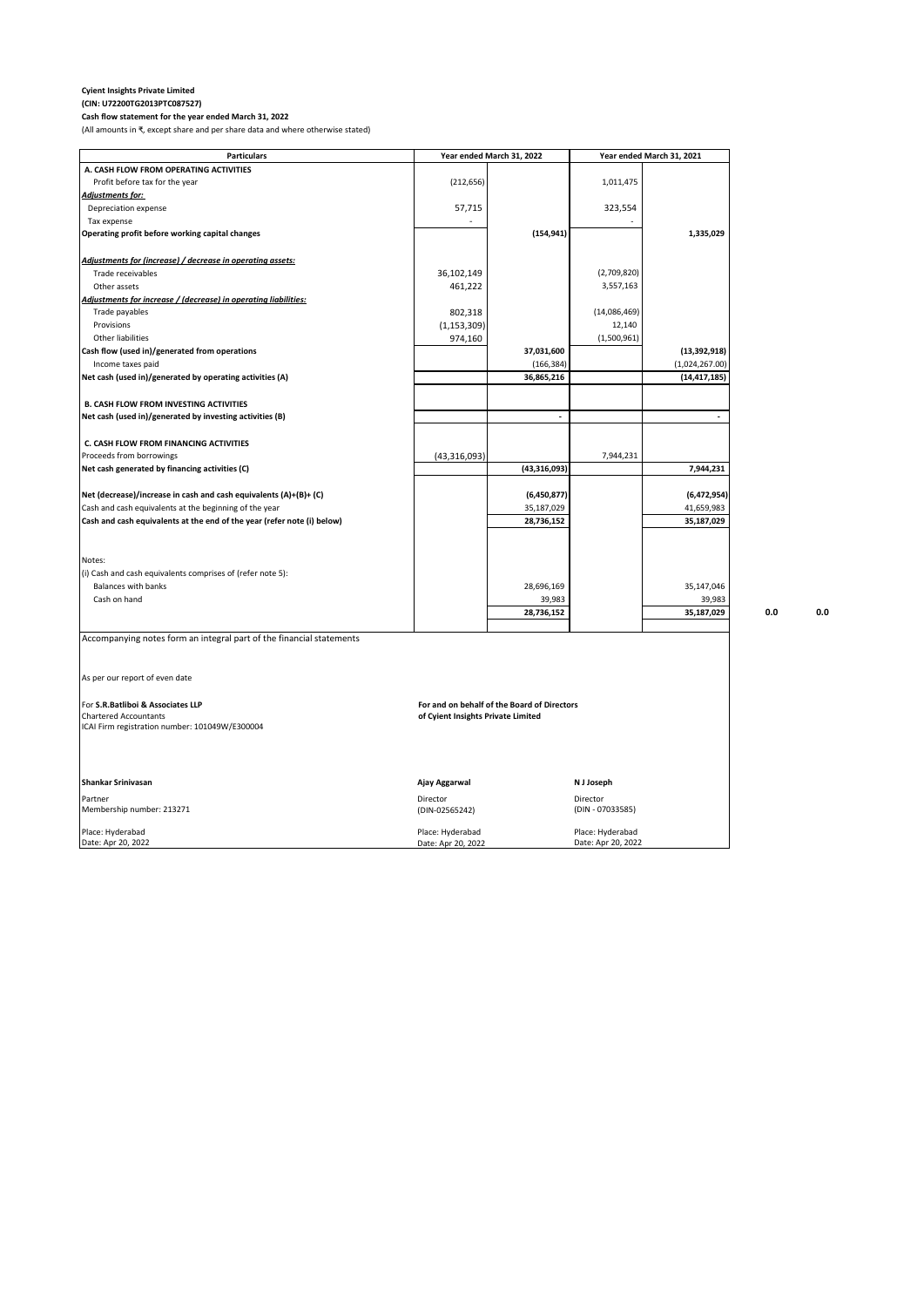## **Statement of changes in equity for the year ended March 31, 2022**

(All amounts in ₹, except share and per share data and where otherwise stated)

#### **a. Equity share capital**

| <b>Particulars</b>           | <b>Note</b> | Amount     |
|------------------------------|-------------|------------|
| Balance as at March 31, 2020 |             | 19,994,780 |
| Balance as at March 31, 2021 |             | 19,994,780 |
| Balance as at March 31, 2022 |             | 19,994,780 |

#### **b. Other equity**

|                                                     |             | <b>Reserves and Surplus</b>             |                      | Items of other<br>comprehensive income       |                           |  |
|-----------------------------------------------------|-------------|-----------------------------------------|----------------------|----------------------------------------------|---------------------------|--|
| <b>Particulars</b>                                  | <b>Note</b> | <b>Securities</b><br>premium<br>reserve | Retained<br>earnings | Other items of other<br>comprehensive income | <b>Total other equity</b> |  |
|                                                     |             |                                         |                      |                                              |                           |  |
| Balance as at March 31, 2020                        |             | 98,000                                  | (77,606,651)         | 2,690,127                                    | (74, 818, 524)            |  |
| Remeasurements of the net defined benefit liability | 9           |                                         |                      | 2,186,319                                    | 2,186,319                 |  |
| Profit for the year                                 |             | $\overline{\phantom{a}}$                | 1,011,475            | $\qquad \qquad \blacksquare$                 | 1,011,475                 |  |
| Balance as at March 31, 2021                        |             | 98,000                                  | (76, 595, 176)       | 4,876,446                                    | (71, 620, 730)            |  |
|                                                     |             |                                         |                      |                                              |                           |  |
| Remeasurements of the net defined benefit liability |             |                                         |                      | (27, 873, 201)                               | (27, 873, 201)            |  |
| Profit for the year                                 | 9           | $\overline{\phantom{a}}$                | (212, 656)           |                                              | (212, 656)                |  |
| Balance as at March 31, 2022                        |             | 98,000                                  | (76, 807, 832)       | (22, 996, 755)                               | (99, 706, 587)            |  |

Accompanying notes form an integral part of the financial statements

As per our report of even date

ICAI Firm registration number: 101049W/E300004

## For **S.R.Batliboi & Associates LLP For and on behalf of the Board of Directors** Chartered Accountants **of Cyient Insights Private Limited**

#### **Shankar Srinivasan Ajay Aggarwal N J Joseph**

Partner and the control of the control of the control of the control of the control of the control of the control of the control of the control of the control of the control of the control of the control of the control of Membership number: 213271 (DIN-02565242) (DIN - 07033585) Place: Hyderabad Place: Hyderabad Place: Hyderabad Date: Apr 20, 2022 Date: Apr 20, 2022 Date: Apr 20, 2022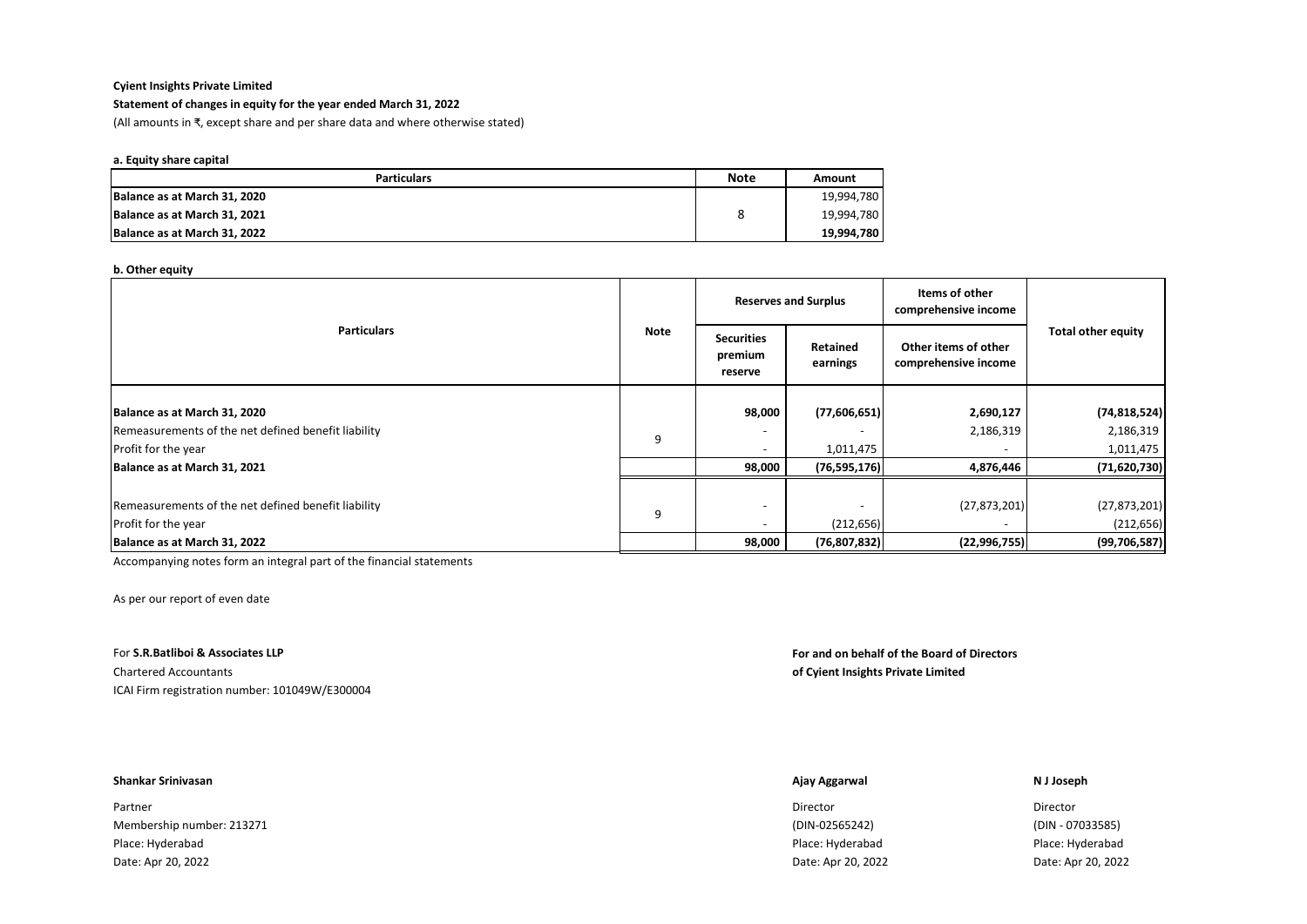# **Statement on Significant Accounting Policies**

# **For the period 1st April 2021 to 31stMarch, 2022**

# **1. Corporate information**

Cyient Insights Private Limited is engaged in the business of providing Advance Business Analytics, Big Data/Data Sciences Research Lab for customers and its related services.

The Company is based in India and has clients spread out at various places in India.

# **2. Significant accounting policies**

# **2.1 Basis of accounting and preparation of the financial statements**

The financial statements comply in all material respects with Indian Accounting Standards ("Ind AS") notified under Section 133 of the Companies Act, 2013 ("the Act") read with Rule 3 of the Companies (Indian Accounting Standards) Rules, 2015 and Companies (Indian Accounting Standards) Amendment Rules, 2016.

# **2.2 Basis of preparation of financial statements**

The financial statements have been prepared on a historical cost basis. The financial statements are presented in Indian Rupees ("INR") and all values are rounded to the nearest rupee, except when otherwise indicated.

# **2.3 Significant accounting judgements, estimates and assumptions**

The preparation of the financial statements in conformity with Ind AS requires the management to make estimates and assumptions considered in the reported amounts of assets and liabilities and disclosures relating to contingent liabilities as at the date of the financial statements and the reported amounts of income and expenditure for the periods presented.

The management believes that the estimates used in preparation of the financial statements are prudent and reasonable.

Future results could differ from these estimates – estimates and underlying assumptions are reviewed on an ongoing basis. The effects of changes in accounting estimates are reflected in the financial statements in the period in which results are known and, if material, are disclosed in the financial statements.

In particular, information about significant areas of estimation uncertainty and critical judgments in applying accounting policies that have the most significant effect on the amounts recognized in the financial statements is included in the following notes: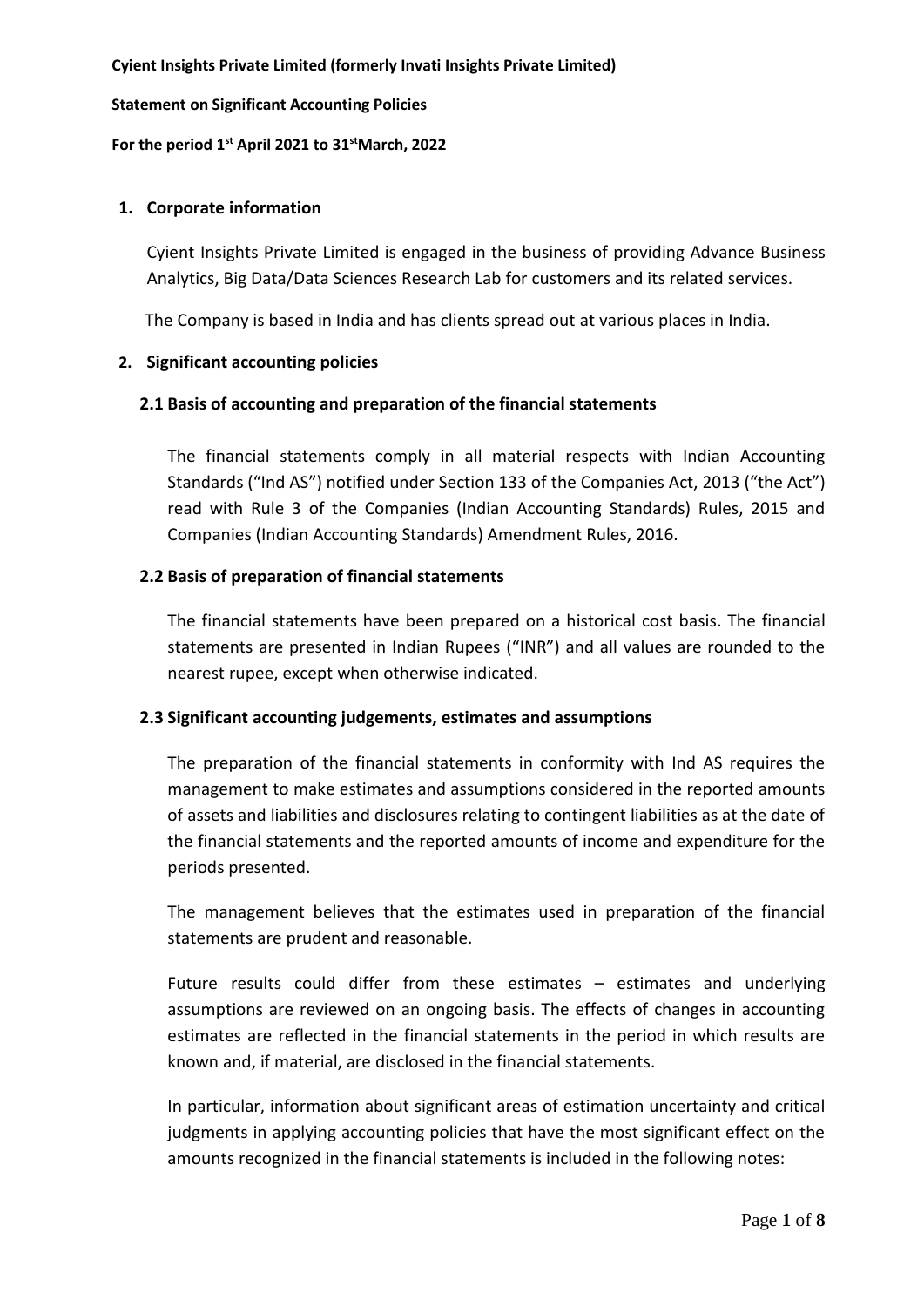# **Statement on Significant Accounting Policies**

# **For the period 1st April 2021 to 31stMarch, 2022**

- Useful lives of plant and equipment and intangible assets.
- Assets and obligations relating to employee benefit
- Evaluation of recoverability of deferred tax assets
- Financial instruments
- Provisions and contingencies

The Company reviews the useful life of assets at the end of each reporting period. This reassessment may results in the change in depreciation expense in future periods.

# **3. Provisions**

Provisions are recognised when the Company has a present legal or constructive obligation as a result of past events, it is probable that an outflow of resources will be required to settle the obligation and the amount can be reliably estimated.

Provisions are measured at the present value of management's best estimate of the consideration required to settle the present obligation at the end of the reporting period. The discount rate used to determine the present value is a pre-tax rate that reflects current market assessments of the time value of money and the risks specific to the liability. The increase in the provision due to the passage of time is recognized as interest expense. Provisions are not recognized for future operating losses.

| Name of the<br><b>Related Party</b> | <b>Relation</b>              | <b>Nature of Transactions</b> | Amount (Rs)     |
|-------------------------------------|------------------------------|-------------------------------|-----------------|
| <b>Cyient Limited</b>               | Holding<br>Company<br>(100%) | Sale of Services              | 87,63,859.00    |
|                                     |                              | Interest expense accrued      | 80,10,956.00    |
|                                     |                              | Rent                          | 25,20,000.00    |
|                                     |                              | <b>Trade Receivable</b>       | 50,35,521.00    |
|                                     |                              | <b>Trade Payables</b>         | 71,85,271.00    |
|                                     |                              | <b>Outstanding Loan</b>       | 11,85,02,878.00 |

# **4. Related Party Transactions**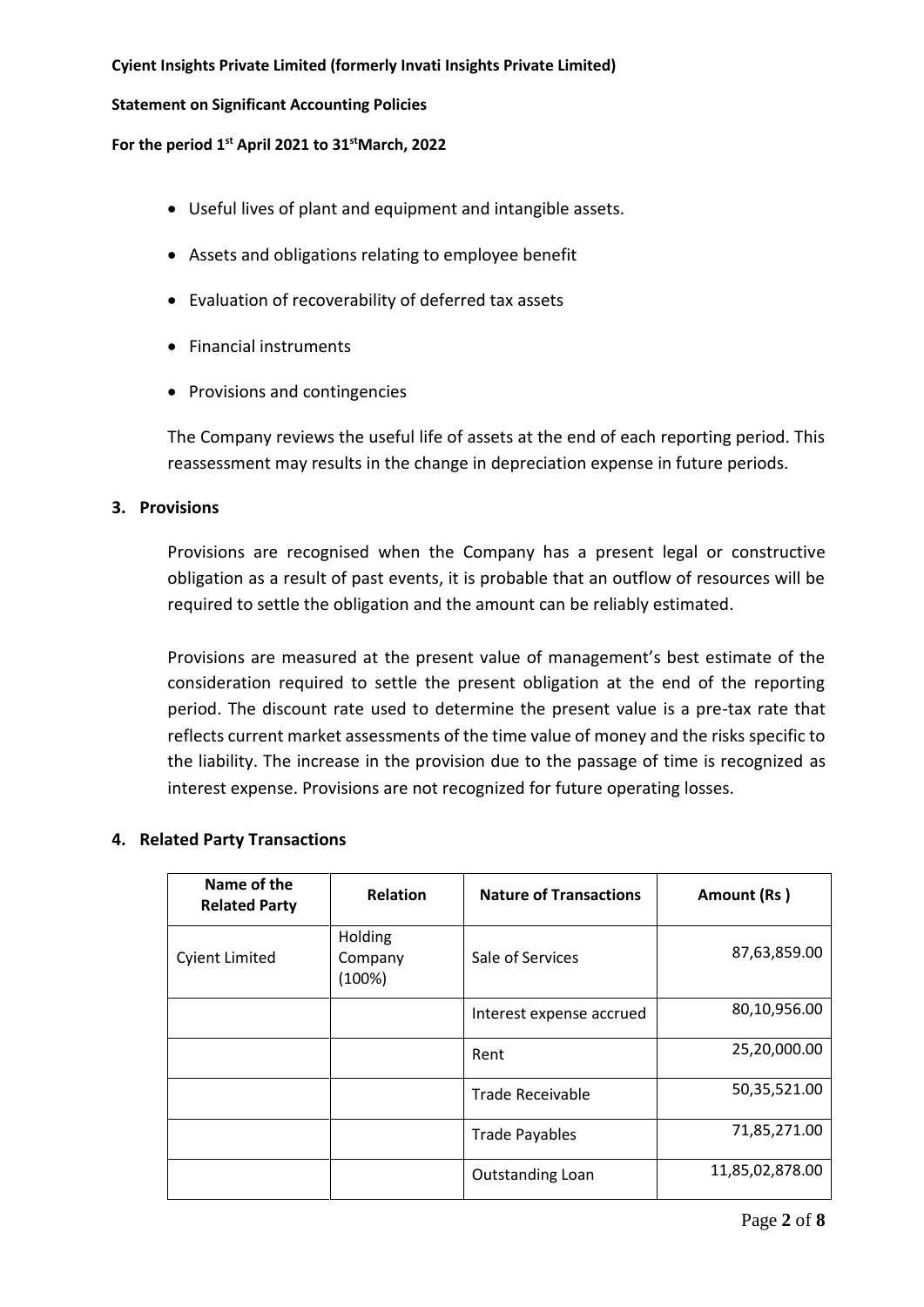# **Statement on Significant Accounting Policies**

# **For the period 1st April 2021 to 31stMarch, 2022**

| <b>Cyient Inc</b>       | Subsidiary of<br><b>Cyient Limited</b> | Sale of Services         | 6,64,547.00  |
|-------------------------|----------------------------------------|--------------------------|--------------|
|                         |                                        | <b>Trade Receivables</b> | 15,97,890.00 |
|                         |                                        | <b>Trade Payables</b>    | 38,28,022.00 |
| <b>Cyient GMBH</b>      | Subsidiary of<br><b>Cyient Limited</b> | Sale of Services         | 87,30,030.00 |
|                         |                                        | <b>Trade Receivables</b> | 14,26,085.00 |
| <b>Cyient Europe</b>    | Subsidiary of<br><b>Cyient Limited</b> | Sale of Services         | 82,69,840.00 |
|                         |                                        | <b>Trade Receivables</b> | 18,25,086.00 |
| <b>Cyient Australia</b> | <b>Branch of Cyient</b><br>Limited     | <b>Trade Receivables</b> | 10,42,832.00 |
|                         |                                        | <b>Trade Payables</b>    | 980,668.00   |
| Cyient AB-Sweden        | Subsidiary of<br><b>Cyient Limited</b> | <b>Trade Payables</b>    | 98,678.00    |
| Cyient Japan KK         | Subsidiary of<br><b>Cyient Limited</b> | Sale of Services         | 9,10,883.00  |
|                         |                                        | <b>Trade Receivables</b> | 9,10,883.00  |
| Cyient Canada, Inc.     | Subsidiary of<br><b>Cyient Limited</b> | Sale of Services         | 66,01,717.00 |
|                         |                                        | <b>Trade Receivables</b> | 82,36,105.00 |

# **5. Earnings Per Share:**

The Company presents basic and diluted earnings per share ("EPS") data for its ordinary shares. Basic EPS is calculated by dividing the profit or loss attributable to ordinary shareholders of the Company by the weighted average number of ordinary shares outstanding during the year.

Basic earnings per share is computed by dividing the profit / (loss) after tax (including the post-tax effect of extraordinary items, if any) by the weighted average number of equity shares outstanding during the year.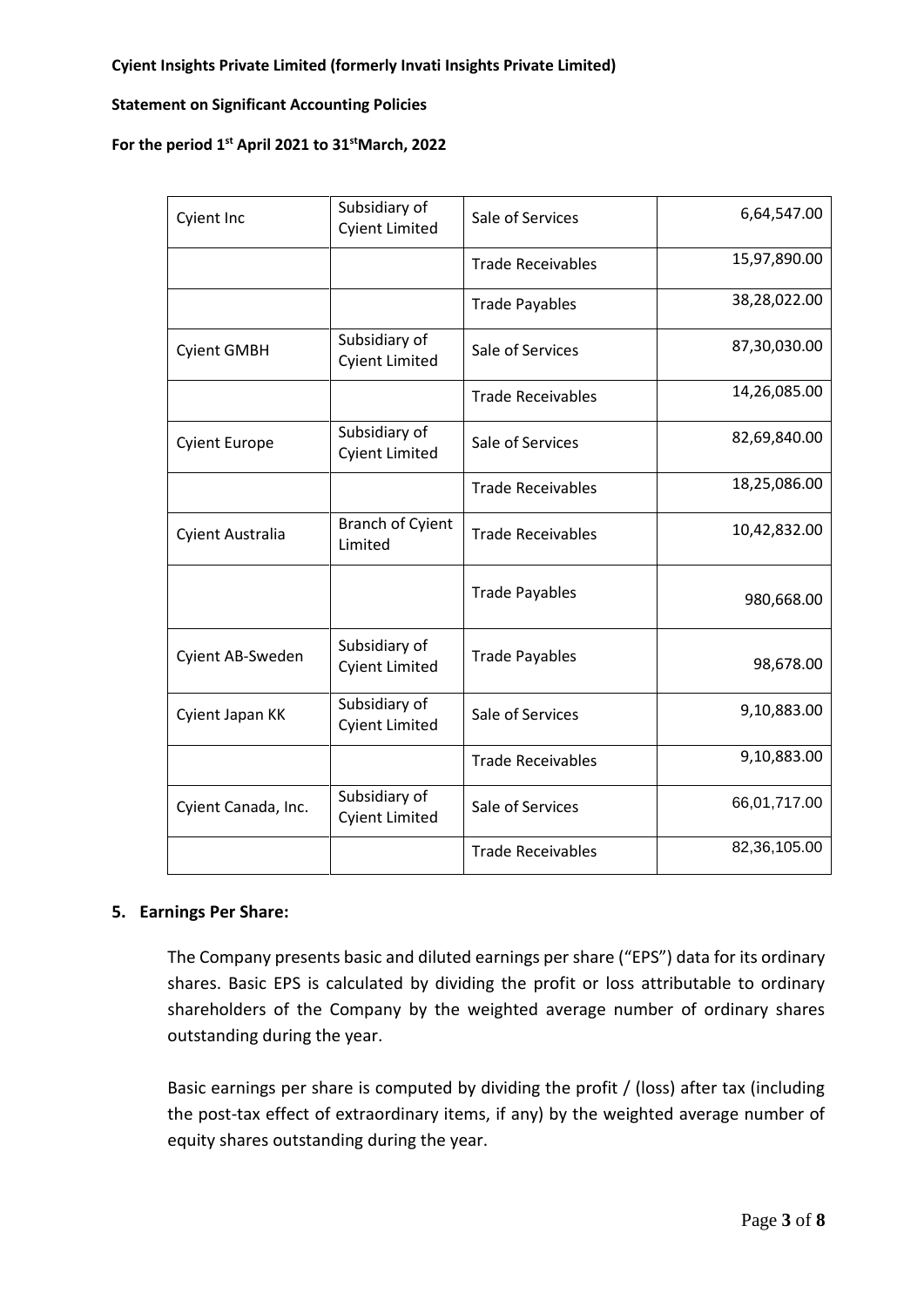# **Statement on Significant Accounting Policies**

**For the period 1st April 2021 to 31stMarch, 2022**

| Profit after taxation (Rs).          | (2, 12, 656) |
|--------------------------------------|--------------|
| No. of equity shares                 | 19,99,478    |
| Basic earnings per share (Rs).       | (0.11)       |
| Nominal value of equity shares (Rs). | 10           |

# **6. Income taxes:**

Income tax expense comprises current and deferred income tax. Income tax expense is recognized in net profit in the Statement of Profit and Loss except to the extent that it relates to items recognized directly in equity, in which case it is recognized in other comprehensive income. Current income tax for current and prior periods is recognized at the amount expected to be paid to or recovered from the tax authorities, using the tax rates and tax laws that have been enacted or substantively enacted by the Balance Sheet date.

Deferred income tax assets and liabilities are recognized for all temporary differences arising between the tax bases of assets and liabilities and their carrying amounts in the financial statements. Deferred tax assets are reviewed at each reporting date and are reduced to the extent that it is no longer probable that the related tax benefit will be realized.

# **7. Cash and cash equivalents:**

Cash comprises of cash in hand and at bank.

Cash flows are reported using indirect method, whereby profit / (loss) after tax is adjusted for the effects of transaction of non- cash nature and any deferrals or accruals of past or future cash receipts or payments. The cash flows from operating, investing and financing activities of the Company are segregated based on the available information**.**

# **8. Revenue Recognition:**

Revenue is measured at the fair value of the consideration received or receivable. The Company recognizes revenue when the amount of revenue can be reliably measured, it is probable that future economic benefits will flow to the entity and specific criteria have been met for each of the Company's activities as described below: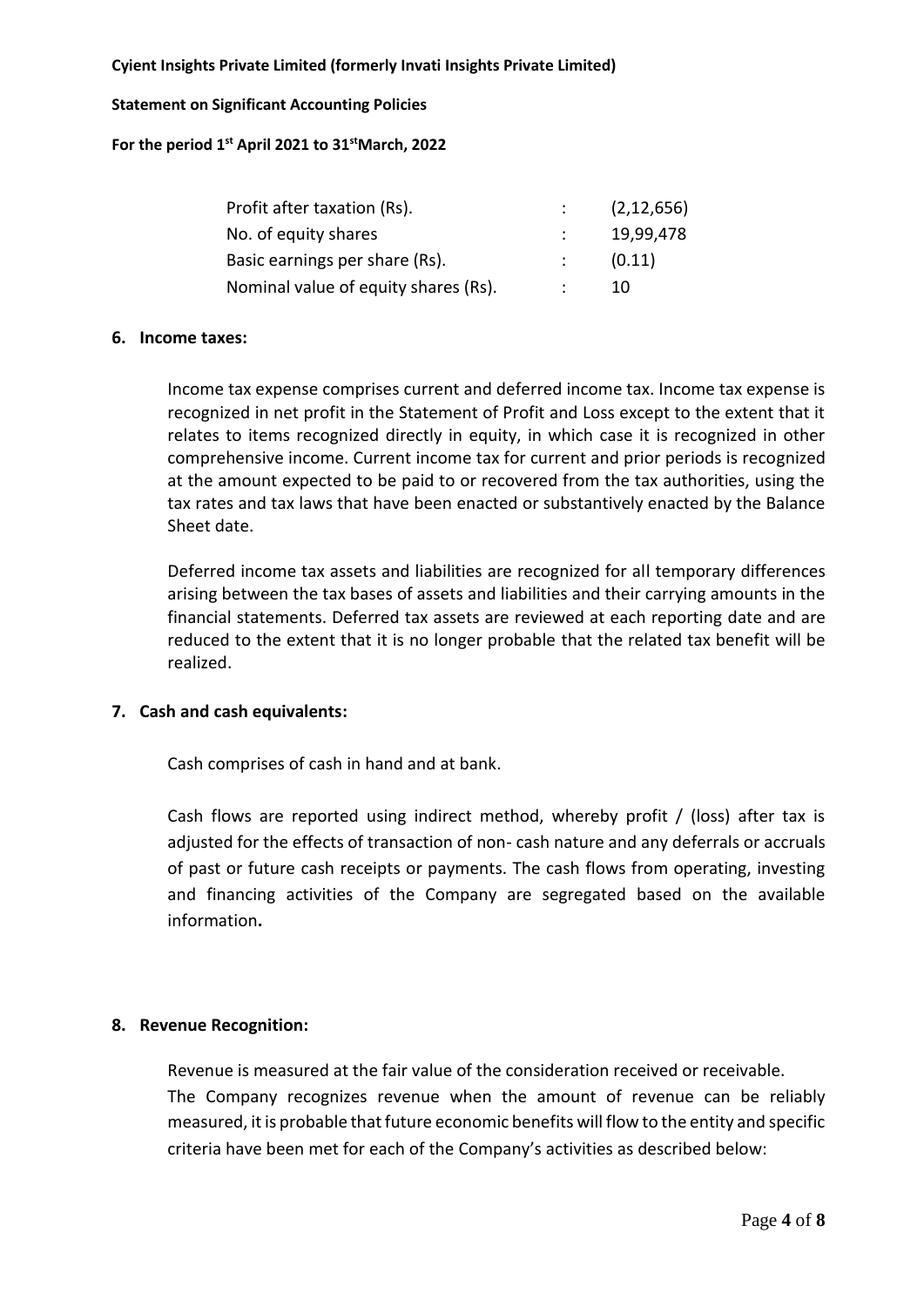# **Statement on Significant Accounting Policies**

# **For the period 1st April 2021 to 31stMarch, 2022**

# **Income from services:**

Revenue recognition depends on the arrangements with the customer which are either on "Time and material" or on a "Time bound fixed price" basis.

Revenue from software services performed on a "time and material" basis is recognised as and when services are performed. The Company also performs work under "Time bound fixed-price" arrangements, under which customers are billed, based on completion of specified milestones or on the basis of efforts spent as per terms of the contracts. Revenue from such arrangements is recognised over the life of the contract using the percentage completion method. The cumulative impact of any revision in estimates of the percentage of work completed is reflected in the year in which the change becomes known. Provision for estimated losses on such engagements is made in the year in which such loss becomes probable and can be reasonably estimated.

Amounts received or billed in advance of services performed are recorded as unearned revenue. Unbilled revenue represents amounts recognized based on services performed in advance of billings in accordance with contract terms and is net of estimated allowances for uncertainties and provision for estimated losses.

# **9. Other income:**

Foreign currency gains and losses are reported on a net basis. This includes the changes in the fair value of foreign exchange derivative instruments, which are accounted at fair value through profit or loss.

# **10. Office equipment and Computers:**

Office equipment and computers are stated at cost, less accumulated depreciation and impairment, if any. Costs directly attributable to the acquisition are capitalized until the office equipment and computers are ready for use, as intended by management. The Company depreciates office equipment and computers over their estimated useful lives using the Straight Line Method as per the useful life prescribed in Schedule II to the Companies Act, 2013.

| Type of Asset    | <b>Useful life</b> |
|------------------|--------------------|
| Office Equipment | 5 years            |
| Computers        | 3 years            |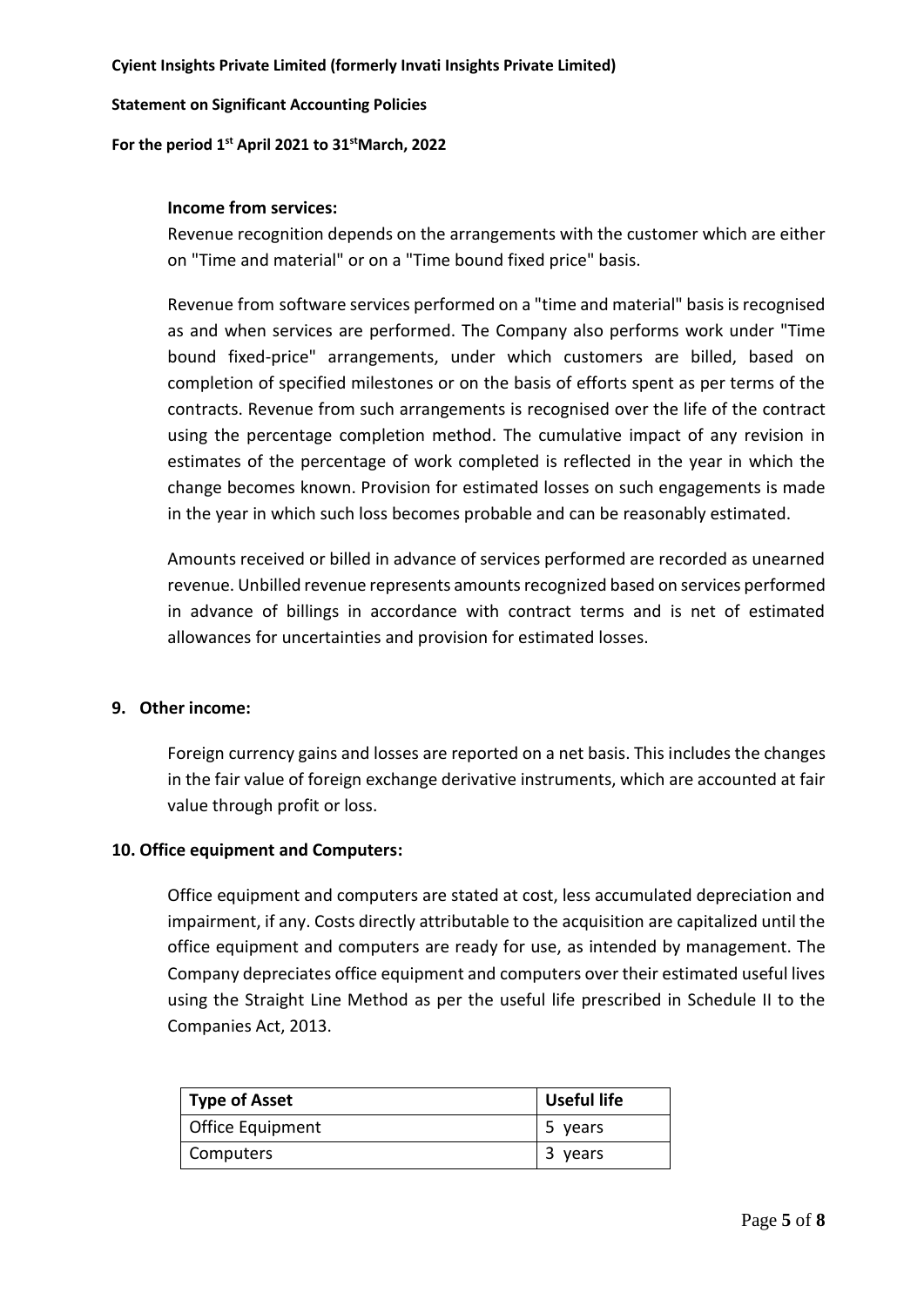# **Statement on Significant Accounting Policies**

# **For the period 1st April 2021 to 31stMarch, 2022**

Depreciation methods, useful lives and residual values are reviewed periodically including at each financial year-end.

# **11. Intangibles assets:**

Intangible assets are stated at cost less accumulated amortization and impairment. Intangible assets are amortized over their estimated useful life on a straight line basis as follows:

| <b>Type of Asset</b> | Useful life |
|----------------------|-------------|
| Software             | 3<br>years  |

# **12. Investments:**

There are no investments made during the period.

# **13. Employee benefit plans:**

Employee benefits include provident fund, gratuity fund and compensated absences.

# **13.1 Post-employment obligations:**

# **(i) Defined contribution plans:**

Contributions in respect of Employees Provident Fund and Pension Fund which are defined contribution schemes, are made to a fund administered and managed by the Government of India and are charged as an expense based on the amount of contribution required to be made and when service are rendered by the employees.

Contributions under the superannuation plan which is a defined contribution scheme, are made to a fund administered and managed by the Life Insurance Corporation of India and are charged as an expense based on the amount of contribution required to be made and when services are rendered by the employees.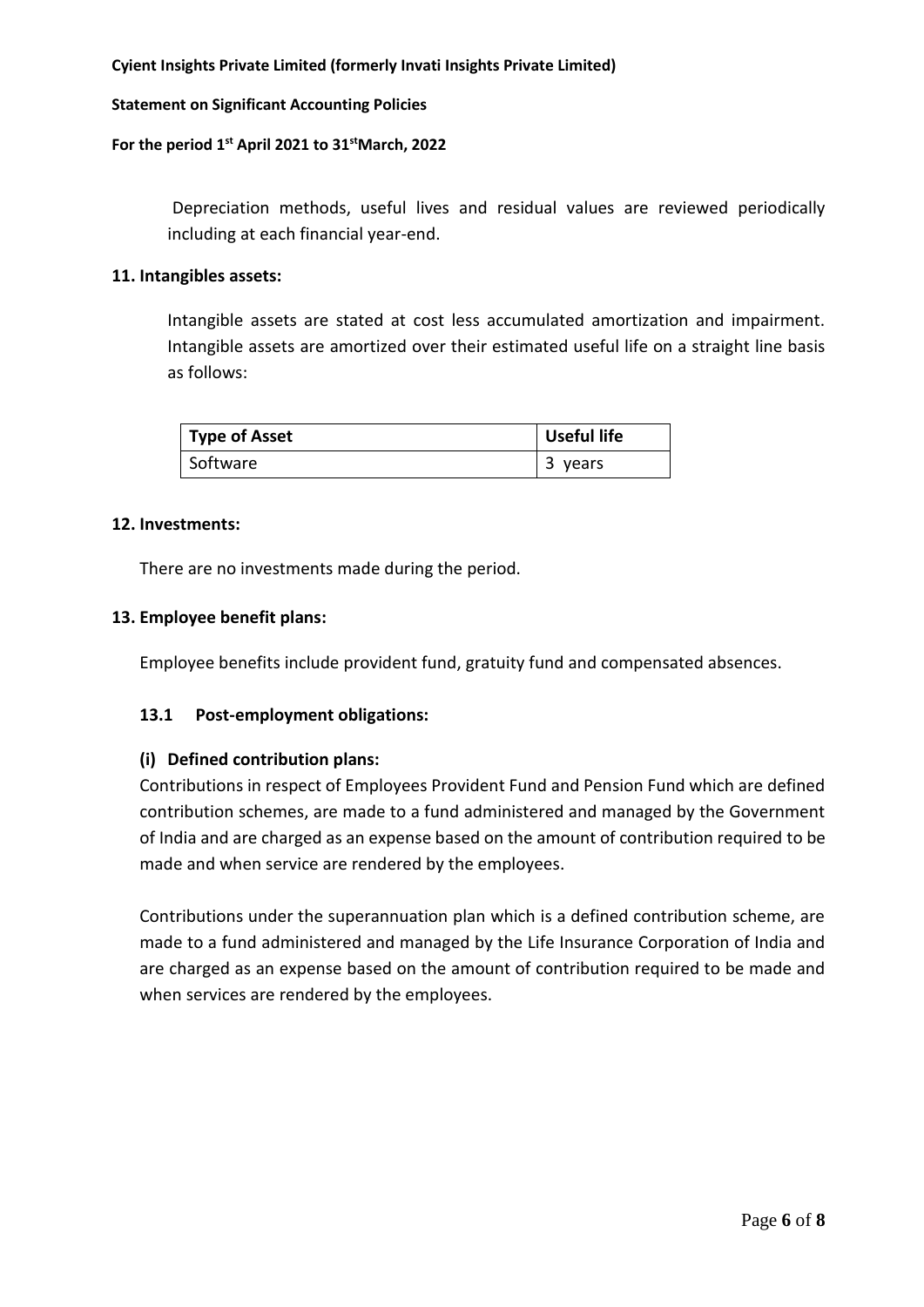**Statement on Significant Accounting Policies**

**For the period 1st April 2021 to 31stMarch, 2022**

# **(ii) Defined benefit plans**

# **Gratuity:**

The Company accounts for its liability towards Gratuity based on actuarial valuation made by an independent actuary as at the balance sheet date using projected unit credit method. The liability recognized in the balance sheet in respect of the gratuity plan is the present value of the defined benefit obligation at the end of the reporting period less the fair value of the plan assets.

The present value of the defined benefit obligation is determined by discounting the estimated future cash outflows by reference to market yields at the end of the reporting period on government bonds that have terms approximating to the terms of the related obligation. The net interest cost is calculated by applying the discount rate to the net balance of the defined obligation and the fair value of plan assets. This cost is included in the employee benefit expense in the statement of profit and loss. Re-measurement gains and losses arising from experience adjustments and changes in actuarial assumptions are recognized in the period in which they occur, directly in other comprehensive income. Changes in the present value of the defined benefit obligation resulting from plan amendments or curtailments are recognized immediately in the statement of profit and loss as past service cost.

# **Compensated absences:**

The employees of the Company are entitled to compensate absences. The employees can carry forward a portion of the un-utilized accrued compensated absence and utilize it in future periods or receive cash compensation at retirement or termination of employment for the un-utilized accrued compensated absence. The Company records an obligation for compensated absences in the period in which the employee renders the services that increase this entitlement. The Company measures the expected cost of compensated absence based on actuarial valuation made by an independent actuary as at the balance sheet date on projected unit credit method.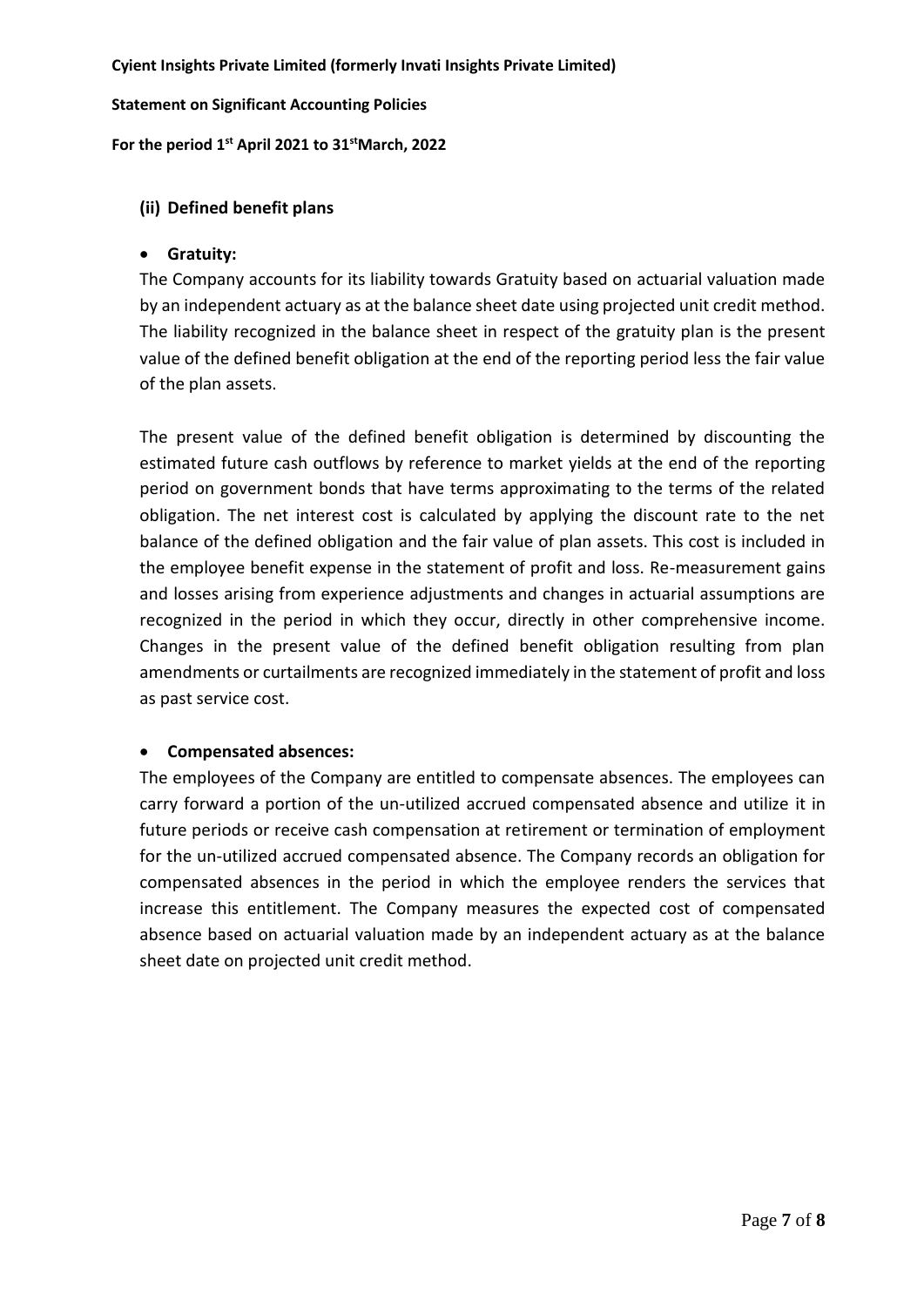**Statement on Significant Accounting Policies**

**For the period 1st April 2021 to 31stMarch, 2022**

# **13.2 Other short-term employee benefits**

Other short-term employee benefits, including overseas social security contributions and performance incentives expected to be paid in exchange for the services rendered by employees are recognized during the period when the employee renders service.

| For S.R. Batliboi & Associates LLP<br><b>Chartered Accountants</b><br>FRN: 101049W/E300004 |       | For and on behalf of the Board of Directors<br><b>Cyient Insights Private Limited</b> |                        |
|--------------------------------------------------------------------------------------------|-------|---------------------------------------------------------------------------------------|------------------------|
| Shankar Srinivasan<br>Partner                                                              |       | AJAY AGGARWAL<br>Director                                                             | N J Joseph<br>Director |
| M No: 213271                                                                               |       | DIN:02565242                                                                          | DIN: 07033585          |
| Place: Hyderabad<br>Date:                                                                  | Date: | Place: Hyderabad<br>Date:                                                             | Place: Hyderabad       |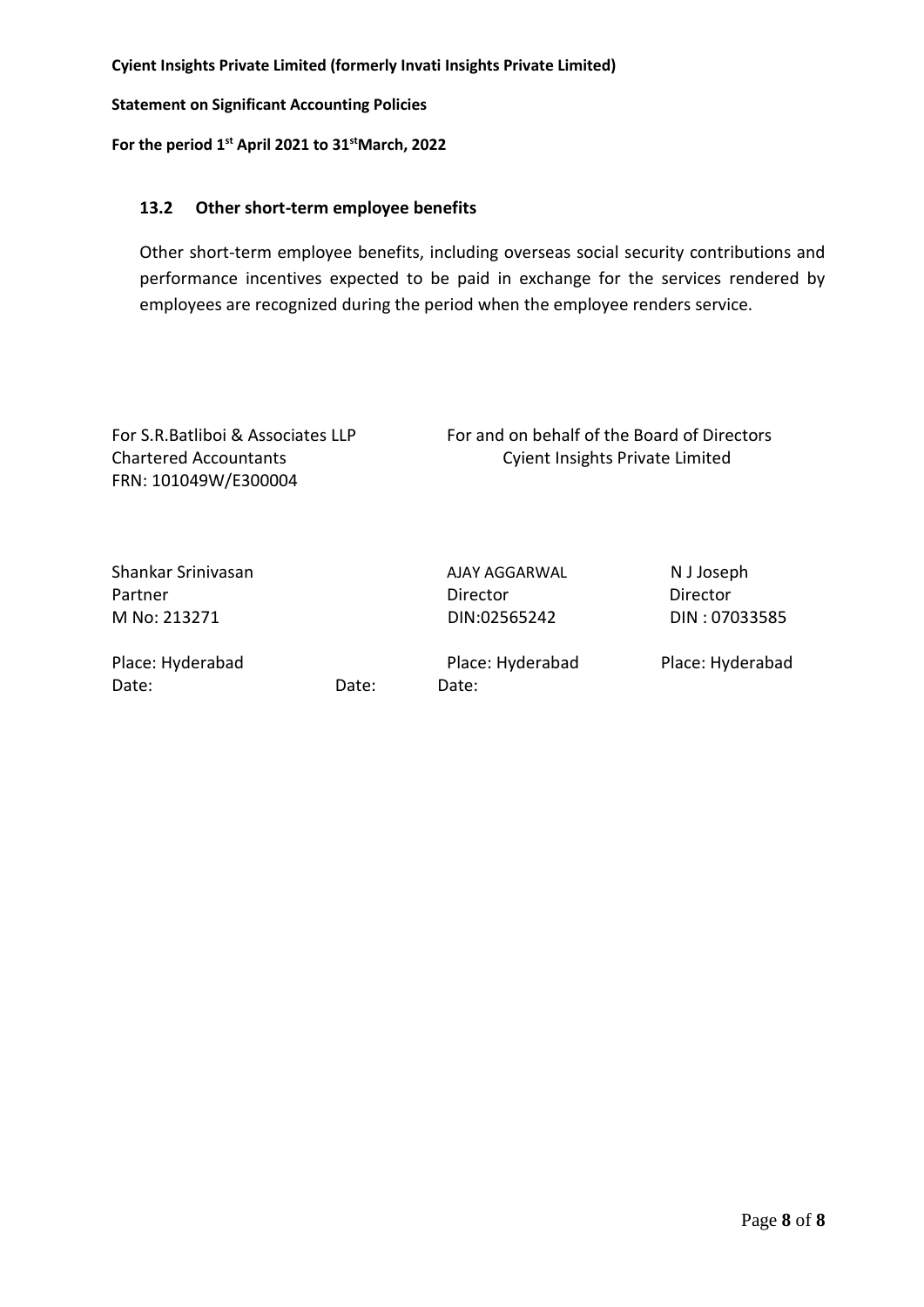(All amounts in ₹, except share and per share data and where otherwise stated)

# **3. Property, plant and equipment**

| <b>Particulars</b>      | As at          |                |  |
|-------------------------|----------------|----------------|--|
|                         | March 31, 2022 | March 31, 2021 |  |
| Carrying amount of:     |                |                |  |
| <b>Office Equipment</b> | 26,364         | 46,475         |  |
| <b>Computers</b>        | 290,931        | 328,535        |  |
| Total                   | 317,295        | 375,010        |  |

Movement in the carrying amounts of property, plant and equipment is as below:

| <b>Particulars</b>           | <b>Office Equipment</b> | <b>Computers</b> | Total     |
|------------------------------|-------------------------|------------------|-----------|
| I. Cost                      |                         |                  |           |
| Balance as at April 1, 2020  | 431,130                 | 3,596,060        | 4,027,190 |
| <b>Additions</b>             |                         |                  |           |
| <b>Disposals</b>             |                         |                  |           |
| Balance as at 31 March, 2021 | 431,130                 | 3,596,060        | 4,027,190 |
| <b>Additions</b>             |                         |                  |           |
| <b>Disposals</b>             |                         |                  |           |
| Balance as at 31 March 2022  | 431,130                 | 3,596,060        | 4,027,190 |
|                              |                         |                  |           |
| II. Accumulated depreciation |                         |                  |           |
| Balance as at April 1, 2020  | 360,068                 | 2,968,558        | 3,328,626 |
| Depreciation for the year    | 24,587                  | 298,967          | 323,554   |
| <b>Disposals</b>             |                         |                  |           |
| Balance as at 31 March, 2021 | 384,655                 | 3,267,525        | 3,652,180 |
| Depreciation for the year    | 20,111                  | 37,604           | 57,715    |
| <b>Disposals</b>             |                         |                  |           |
| Balance as at 31 March 2022  | 404,766                 | 3,305,129        | 3,709,895 |
|                              |                         |                  |           |
| III. Carrying Amounts (I-II) |                         |                  |           |
| Balance as at March 31, 2021 | 46,475                  | 328,535          | 375,010   |
| Balance as at 31 March 2022  | 26,364                  | 290,931          | 317,295   |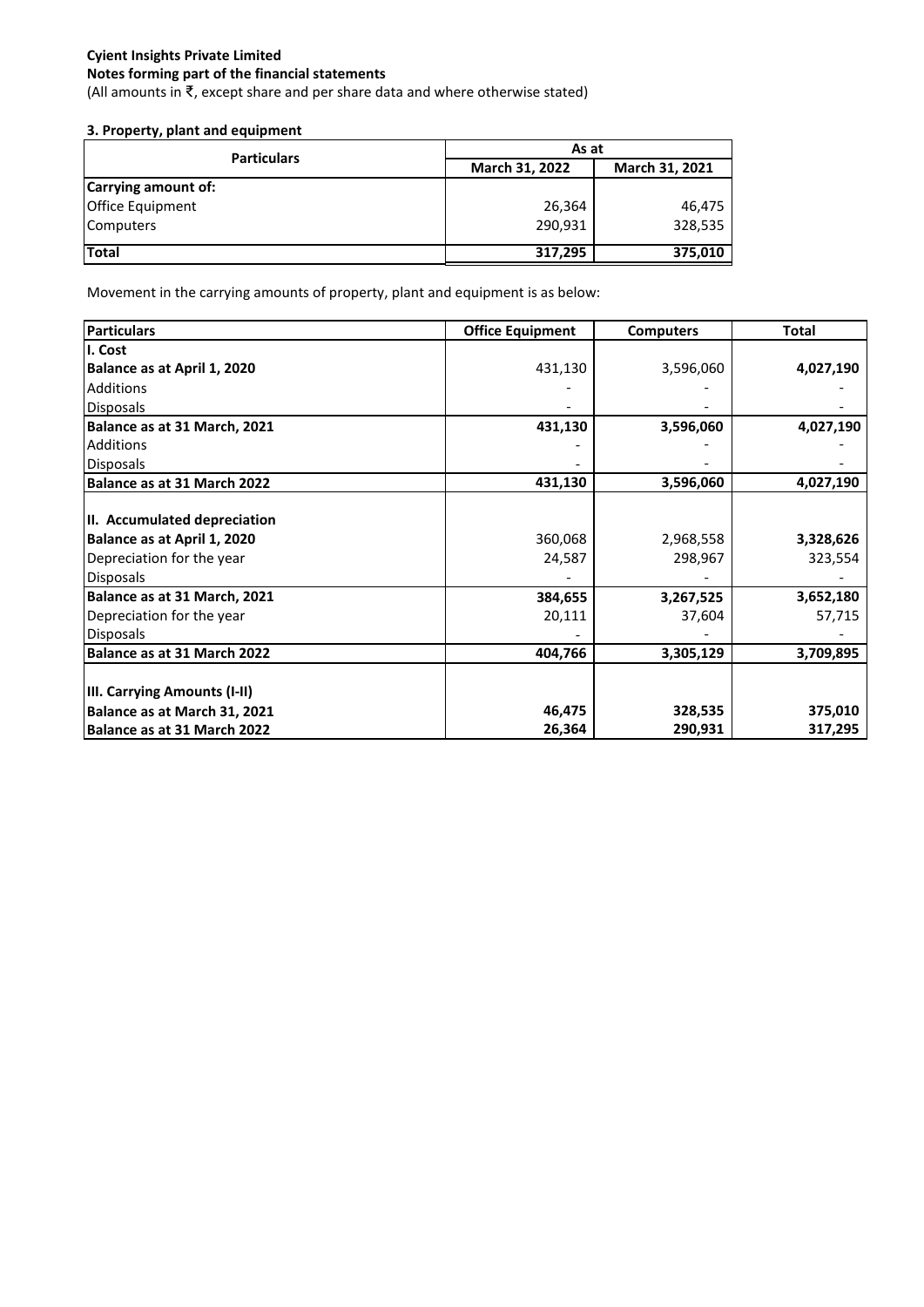C**yient Insights Private Limited**<br>Notes forming part of the financial statements<br>(All amounts in ₹, except share and per share data and where otherwise stated)

| 4. Trade receivables<br>As at                                    |                |                |  |  |  |
|------------------------------------------------------------------|----------------|----------------|--|--|--|
| <b>Particulars</b>                                               | March 31, 2022 | March 31, 2021 |  |  |  |
| Trade receivables considered good - unsecured (refer note below) | 19.935.612     | 56.037.761     |  |  |  |
| Trade receivables - credit impaired                              | -              |                |  |  |  |
| <b>Expected credit loss allowance</b>                            |                |                |  |  |  |
| Total                                                            | 19,935,612     | 56,037,761     |  |  |  |

**Note:** Includes dues from related parties (refer note 24)

|                                     |                | As at March 31, 2022 |                                                 |  |           |             |                          |
|-------------------------------------|----------------|----------------------|-------------------------------------------------|--|-----------|-------------|--------------------------|
| Ageing for receivables              | <b>Not Due</b> | Less than 6          | 6 months to $1 \quad 1 - 2$ years $2 - 3$ years |  |           | More than 3 | Total                    |
|                                     |                | months               | year                                            |  |           | year        |                          |
| <b>Undisputed Trade Receivables</b> |                |                      |                                                 |  |           |             |                          |
| Considered good                     | 966,807        | 10,354,735           | 6,570,994                                       |  | 2.043.076 |             | 19,935,612               |
| Significant increase in credit risk |                |                      |                                                 |  |           |             | $\overline{\phantom{a}}$ |
| Credit impaired                     |                |                      |                                                 |  |           |             | $\overline{\phantom{a}}$ |
| <b>Disputed Trade Receivables</b>   |                |                      |                                                 |  |           |             | $\overline{\phantom{a}}$ |
| Considered good                     |                |                      |                                                 |  |           |             | $\overline{\phantom{a}}$ |
| Significant increase in credit risk |                |                      |                                                 |  |           |             | ۰                        |
| Credit impaired                     |                |                      |                                                 |  |           |             |                          |
| Total                               | 966,807        | 10,354,735           |                                                 |  | 2,043,076 |             | 19,935,612               |

|                                     |                | As at March 31, 2021 |                                                   |           |  |                          |                          |
|-------------------------------------|----------------|----------------------|---------------------------------------------------|-----------|--|--------------------------|--------------------------|
| Ageing for receivables              | <b>Not Due</b> | Less than 6          | 6 months to 1 1 - 2 years 2 - 3 years More than 3 |           |  |                          | <b>Total</b>             |
|                                     |                | months               | year                                              |           |  | year                     |                          |
| <b>Undisputed Trade Receivables</b> |                |                      |                                                   |           |  |                          |                          |
| Considered good                     | 4,671,539      | 17,976,958           | 26,713,577                                        | 6,675,688 |  | $\overline{\phantom{a}}$ | 56,037,761               |
| Significant increase in credit risk |                |                      |                                                   |           |  |                          | $\overline{\phantom{a}}$ |
| Credit impaired                     |                |                      |                                                   |           |  |                          | $\overline{\phantom{a}}$ |
| <b>Disputed Trade Receivables</b>   |                |                      |                                                   |           |  |                          |                          |
| Considered good                     |                |                      |                                                   |           |  |                          | $\overline{\phantom{a}}$ |
| Significant increase in credit risk |                |                      |                                                   |           |  |                          |                          |
| Credit impaired                     |                |                      |                                                   |           |  |                          |                          |
| Total                               | 4,671,539      | 17,976,958           |                                                   | 6,675,688 |  | $\overline{\phantom{a}}$ | 56,037,761               |
|                                     |                |                      |                                                   |           |  |                          |                          |

## **5. Cash and cash equivalents**

| <b>Particulars</b>  | As at          |                |  |
|---------------------|----------------|----------------|--|
|                     | March 31, 2022 | March 31, 2021 |  |
| Balances with banks |                |                |  |
| in current accounts | 28,696,169     | 35.147.046     |  |
| Cash on hand        | 39.983         | 39.983         |  |
| Total               | 28.736.150     | 35.187.029     |  |

## **6. Other financial assets**

| <b>Particulars</b>                  | As at          |                |  |
|-------------------------------------|----------------|----------------|--|
|                                     | March 31, 2022 | March 31, 2021 |  |
| (at amortised cost)                 |                |                |  |
| Current:                            |                |                |  |
| Advance to employees                | 338.283        | 338.283        |  |
| Unbilled revenue (refer note below) | 4.547.642      | 5.525.787      |  |
| Total                               | 4,885,925      | 5.864.070      |  |

 **Note:** 

1. Includes dues from related parties (refer note 24)

## **7. Other assets**

| <b>Particulars</b>                  | As at                    |                |  |
|-------------------------------------|--------------------------|----------------|--|
|                                     | March 31, 2022           | March 31, 2021 |  |
| (at amortised cost)                 |                          |                |  |
| Current:                            |                          |                |  |
| Prepaid expenses                    | 352,498                  | 457.156        |  |
| Advance to suppliers                | $\overline{\phantom{a}}$ | 19.095         |  |
| Balance with government authorities | 1.951.792                | 1.311.116      |  |
| Total                               | 2,304,290                | 1,787,367      |  |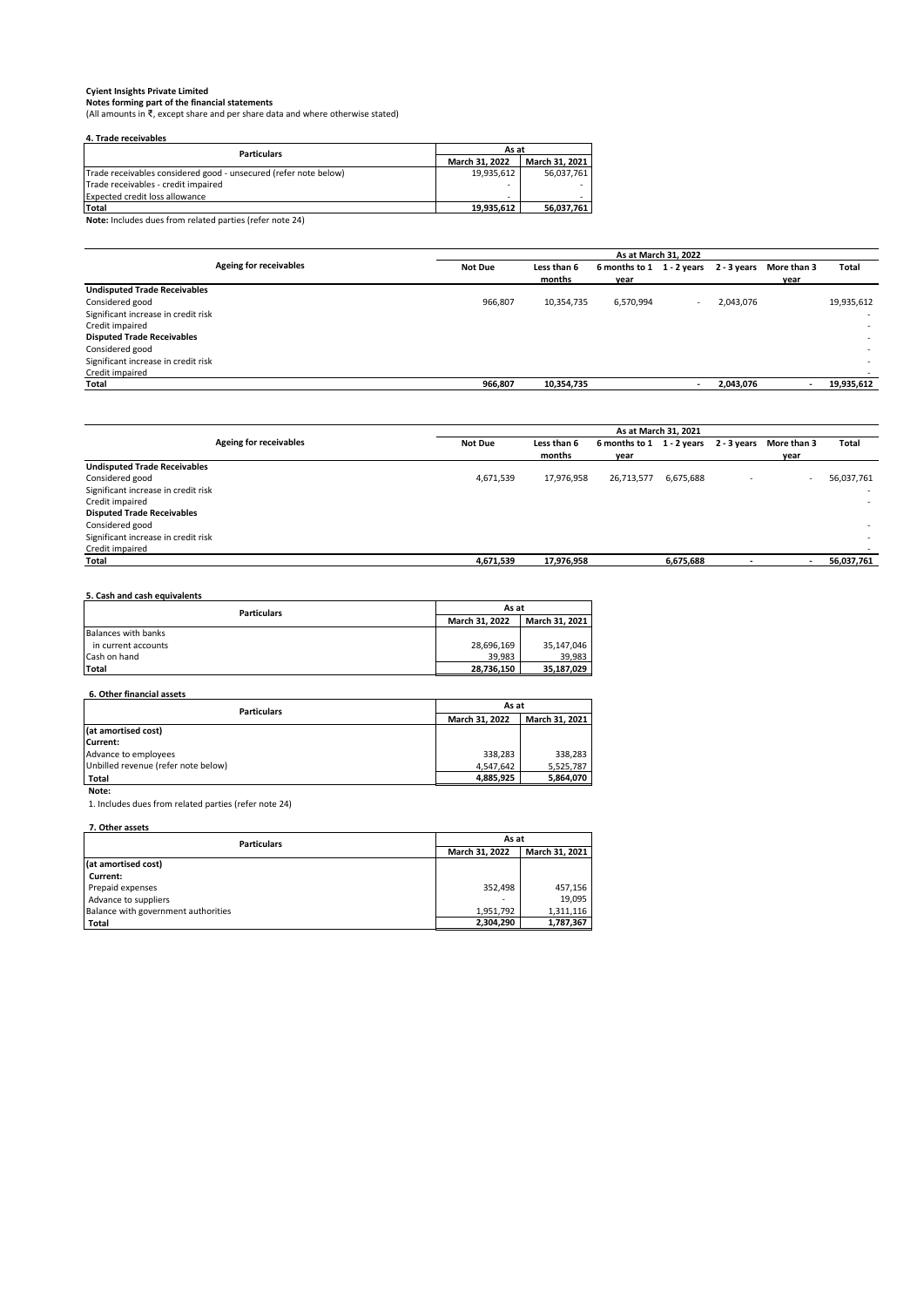## **Notes forming part of the financial statements**

(All amounts in ₹, except share and per share data and where otherwise stated)

## **8. Equity share capital**

| <b>Particulars</b>                                                                                                  | As at          |                |  |  |
|---------------------------------------------------------------------------------------------------------------------|----------------|----------------|--|--|
|                                                                                                                     | March 31, 2022 | March 31, 2021 |  |  |
| Authorised share capital:<br>2,000,000 equity Shares of ₹10 each (March 31, 2020 : 2,000,000 equity<br>shares)      | 20,000,000     | 20,000,000     |  |  |
| Issued and subscribed capital:<br>1,999,478 equity Shares of ₹10 each (March 31, 2020 : 1,999,478 equity<br>shares) | 19,994,780     | 19,994,780     |  |  |
| <b>Total</b>                                                                                                        | 19,994,780     | 19,994,780     |  |  |

### **a. Reconciliation of the number of shares outstanding:**

| <b>Particulars</b>     | As at March 31, 2022 |            | As at March 31, 2021 |            |
|------------------------|----------------------|------------|----------------------|------------|
|                        | No of shares         | Amount     | No of shares         | Amount     |
| Opening balance        | 1.999.478            | 19,994,780 | 1.999.478            | 19,994,780 |
| <b>Closing balance</b> | 1,999,478            | 19,994,780 | 1,999,478            | 19,994,780 |

## **b. Details of shares held by each shareholder holding more than 5% shares:**

|                                 | As at March 31, 2022 |               | As at March 31, 2021 |               |  |
|---------------------------------|----------------------|---------------|----------------------|---------------|--|
| Name of shareholder             | No of shares held    |               | No of shares         | % holding of  |  |
|                                 |                      | equity shares | held                 | equity shares |  |
| Fully paid equity shares        |                      |               |                      |               |  |
| Cyient Limited, Holding Company | 1,999,478            | 100%          | 1.999.478            | 100%          |  |

## **c. Rights,preferences and restrictions attached to equity shares:**

The Company has only one class of equity shares having a par value of ₹ 10 per share. Each holder of equity shares is entitled to one vote per share. In the event of liquidation, the equity shareholders are eligible to receive the remaining assets of the Company in proportion to their shareholding.

## **9. Other equity**

| <b>Particulars</b>                                               | As at          |                |  |  |
|------------------------------------------------------------------|----------------|----------------|--|--|
|                                                                  | March 31, 2022 | March 31, 2021 |  |  |
| (a) Securities Premium                                           |                |                |  |  |
| (i) Opening balance                                              | 98,000         | 98,000         |  |  |
|                                                                  | 98,000         | 98,000         |  |  |
| (b) Retained earnings                                            |                |                |  |  |
| (i) Opening balance                                              | (71, 718, 730) | (74, 916, 524) |  |  |
| (ii) Profit for the year                                         | (212, 656)     | 1,011,475      |  |  |
| (iii) Other comprehensive income arising out of remeasurement of | (27, 873, 201) | 2,186,319      |  |  |
| defined benefit obligation (net of taxes)                        |                |                |  |  |
|                                                                  | (99,804,587)   | (71, 718, 730) |  |  |
|                                                                  |                |                |  |  |
| Total                                                            | (99,706,587)   | (71, 620, 730) |  |  |

## **Nature of reserves:**

## **(a) Securities premium**

Amounts received on issue of shares in excess of the par value has been classified as securities premium. The reserve is utilised in accordance with the provisions of the Companies Act, 2013.

### **(b) Retained earnings**

Retained earnings comprises of prior years' undistributed earnings/losses after taxes along with current year profit.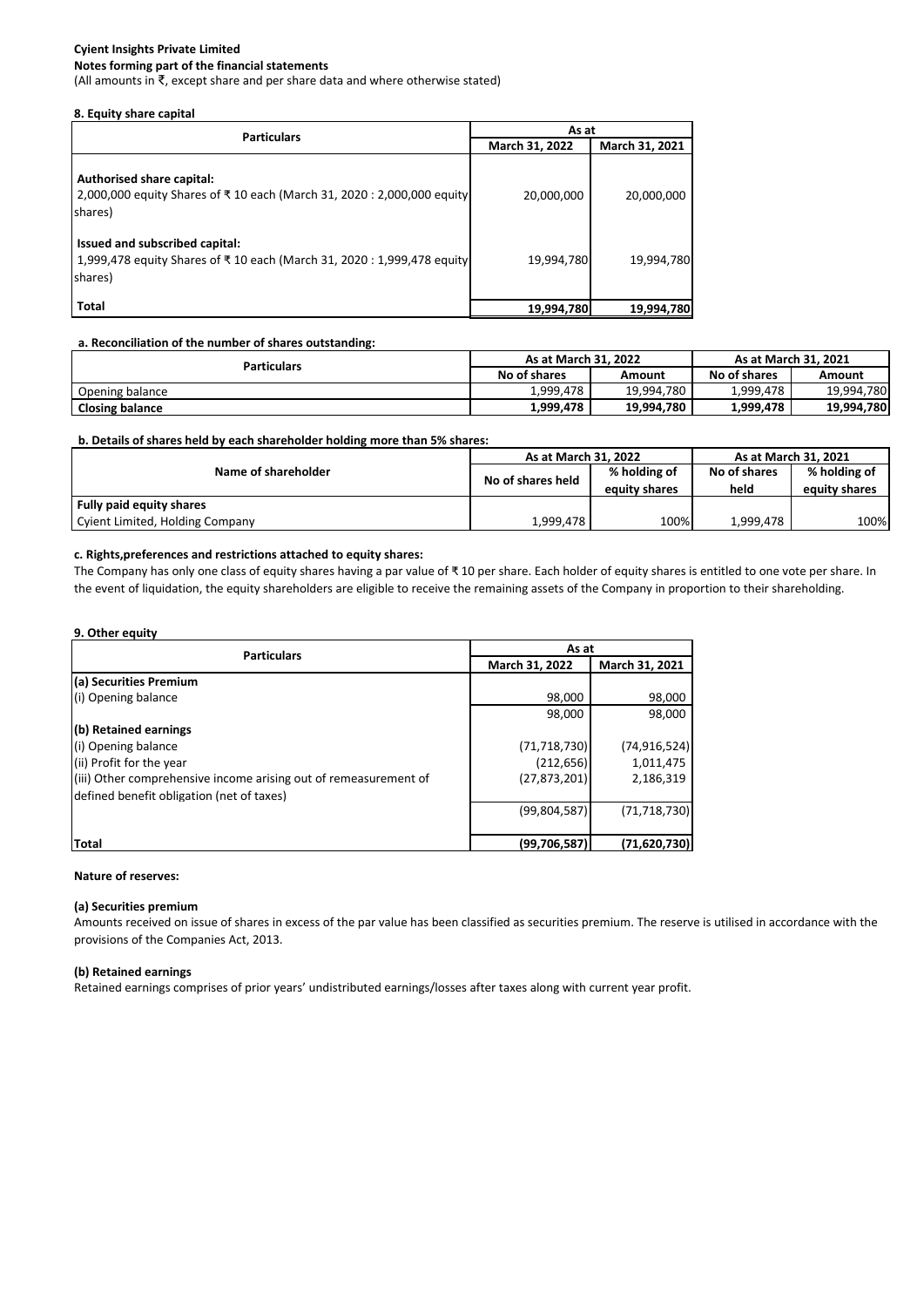#### **Notes forming part of the financial statements**

(All amounts in ₹, except share and per share data and where otherwise stated)

#### **10. Borrowings**

| <b>Particulars</b>                            | As at          |                |  |
|-----------------------------------------------|----------------|----------------|--|
|                                               | March 31, 2022 | March 31, 2021 |  |
| Non-current                                   |                |                |  |
| Unsecured - at amortised cost                 |                |                |  |
| Loans from related parties (refer note below) | 118,502,878    | 161,818,972    |  |
|                                               |                |                |  |
| Total                                         | 118,502,878    | 161,818,972    |  |

Note: Term loan has been availed from Cyient Limited, parent Company, at an interest rate of 6% p.a. for general and corporate purposes and is repayable on or before March 31, 2022.

### **11. Provisions**

| <b>Particulars</b>                           | As at          |                |  |  |
|----------------------------------------------|----------------|----------------|--|--|
|                                              | March 31, 2022 | March 31, 2021 |  |  |
|                                              |                |                |  |  |
| Gratuity (refer note (i) below)              | 2,833,663      | 2,149,385      |  |  |
| Compensated absences (refer note (ii) below) | 737,757        | 2,356,632      |  |  |
| <b>Total</b>                                 | 3,571,420      | 4,506,017      |  |  |
|                                              |                |                |  |  |
| Non-current:                                 |                |                |  |  |
| Gratuity                                     | 2,497,520      | 1,871,924      |  |  |
| Compensated absences                         | 596,364        | 1,780,140      |  |  |
| Total non-current provisions                 | 3,093,884      | 3,652,064      |  |  |
|                                              |                |                |  |  |
| Current:                                     |                |                |  |  |
| Gratuity                                     | 336,143        | 277,461        |  |  |
| Compensated absences                         | 141,393        | 576,492        |  |  |
| <b>Total current provisions</b>              | 477,536        | 853,953        |  |  |

#### **Notes:**

#### i. Defined Benefit Plans - Gratuity

In accordance with the 'Payment of Gratuity Act, 1972' of India, the Company provides for gratuity, a defined retirement benefit plan (the 'Gratuity Plan') covering eligible employees. Liabilities with regard to such gratuity plan are determined by an independent actuarial valuation and are charged to the Statement of Profit and Loss in the year determined. The gratuity plan is administered by the Company's own trust which has subscribed to the "Group Gratuity Scheme" of Life Insurance Corporation of India.

The present value of the defined benefit obligation (DBO), and the related current service cost and past service cost, were measured using the projected unit credit method.

| Principal assumptions used for the purposes of the actuarial valuation | As at March 31, 2022    | As at March 31, 2021    |
|------------------------------------------------------------------------|-------------------------|-------------------------|
| Discount rate (%)                                                      | 7.32%                   | 6.77%                   |
| Salary increase rate (%)                                               | 7.90%                   | 10%                     |
| Attrition (%)                                                          | 20%                     | 20%                     |
| Mortality table                                                        | IALM (2012-14) Ultimate | IALM (2012-14) Ultimate |
| Retirement age                                                         | 60 years                | 60 years                |

The following table sets out the defined benefit costs as per actuarial valuation:

| <b>Particulars</b>                                                          | For the year ended March | For the year ended March |  |
|-----------------------------------------------------------------------------|--------------------------|--------------------------|--|
|                                                                             | 31, 2022                 | 31.2021                  |  |
| Current service cost                                                        | 336,810                  | 201,356                  |  |
| Past service cost                                                           | $\overline{\phantom{a}}$ | -                        |  |
| Total service cost (A)                                                      | 336.810                  | 201,356                  |  |
| Interest expense on defined benefit obligation                              | 128.756                  | 274,553                  |  |
| Interest income on plan assets                                              | $\overline{\phantom{a}}$ |                          |  |
| Net interest cost (B)                                                       | 128,756                  | 274,553                  |  |
| Defined benefit cost recognised in statement of profit and loss $(A) + (B)$ | 465.566                  | 475.909                  |  |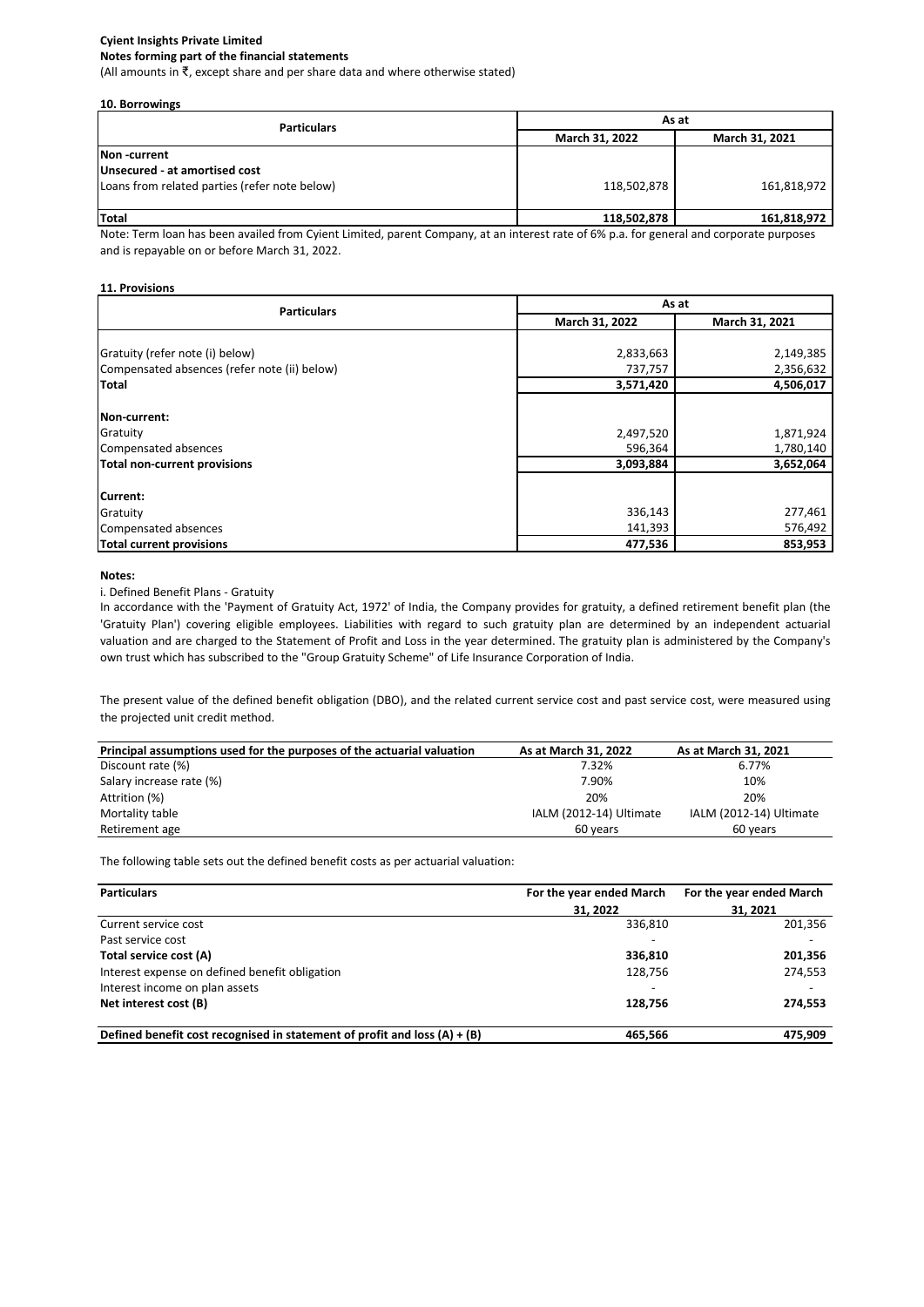#### **Notes forming part of the financial statements**

(All amounts in ₹, except share and per share data and where otherwise stated)

| <b>Particulars</b>                                                            | For the year ended March | For the year ended March |  |
|-------------------------------------------------------------------------------|--------------------------|--------------------------|--|
|                                                                               | 31.2022                  | 31, 2021                 |  |
| Remeasurement effects recognised in other comprehensive income                |                          |                          |  |
| Actuarial loss/ (gain) due to financial assumptions change in defined benefit | 95,773                   | (1, 104, 575)            |  |
| obligation                                                                    |                          |                          |  |
| Actuarial loss/ (gain) due to experience on defined benefit obligation        | 1,675,499                | (781, 745)               |  |
| Actuarial loss/ (gain) due to demographic assumptions change in defined       | $\overline{\phantom{a}}$ |                          |  |
| benefit obligation                                                            |                          |                          |  |
| Components of defined benefit costs recognised in other comprehensive         | 1,771,272                | (1,886,320)              |  |
| income                                                                        |                          |                          |  |
| Total                                                                         | 2.236.838                | (1,410,411)              |  |

| The amount included in the balance sheet arising from the entity's obligation in respect of its defined benefit plans is as follows: |                      |                      |
|--------------------------------------------------------------------------------------------------------------------------------------|----------------------|----------------------|
| <b>Particulars</b>                                                                                                                   | As at March 31, 2022 | As at March 31, 2021 |
| Present value of funded defined benefit obligation                                                                                   | 3,329,283            | 2,645,022            |
| Fair value of plan assets                                                                                                            | (495.638)            | (495, 638)           |
| Net liability arising from defined benefit obligation                                                                                | 2,833,645            | 2,149,383            |

| Movement in the present value of the defined benefit obligation         |                      |                      |
|-------------------------------------------------------------------------|----------------------|----------------------|
| <b>Particulars</b>                                                      | As at March 31, 2022 | As at March 31, 2021 |
| Projected benefit obligation at the beginning of the year               | 2,645,022            | 4,055,433            |
| Current service cost                                                    | 336.810              | 201,356              |
| Past service cost                                                       |                      |                      |
| Interest cost                                                           | 128.756              | 274.553              |
| Actuarial loss/(gain) on change in experience and financial assumptions | 1,771,272            | (1,886,320)          |
| Payments                                                                | (1,552,577)          |                      |
| Defined benefit obligation at the end of the year                       | 3,329,283            | 2,645,022            |

The average rate of increase in compensation levels is determined by the Company, considering factors such as, the Company's past compensation revision trends and management's estimate of future salary increases. The discount rate is based on the prevailing market yields of Government of India securities as at the Balance Sheet date for the estimated term of the obligation.

| Change in plan assets                    |                          |                          |
|------------------------------------------|--------------------------|--------------------------|
| <b>Particulars</b>                       | For the year ended March | For the year ended March |
|                                          | 31, 2022                 | 31, 2021                 |
| Plan assets at the beginning of the year | 495.638                  | 495,638                  |
| Return on plan assets                    | $\overline{\phantom{0}}$ | $\overline{\phantom{0}}$ |
| Employer contribution                    | $\overline{\phantom{0}}$ |                          |
| Payments                                 | $\overline{\phantom{0}}$ |                          |
| Actuarial loss on plan assets            | $\overline{\phantom{0}}$ |                          |
| Plan assets at the end of the year       | 495,638                  | 495,638                  |

| Maturity profile of defined benefit obligation: |                      |                      |
|-------------------------------------------------|----------------------|----------------------|
| <b>Particulars</b>                              | As at March 31, 2022 | As at March 31, 2021 |
| Within 1 year                                   | 336,143              | 277,461              |
| $1-2$ year                                      | 364,221              | 297,010              |
| 2-3 year                                        | 261,217              | 304,548              |
| 3-4 year                                        | 238,462              | 239,650              |
| 4-5 year                                        | 231,641              | 209,011              |
| 5-10 year                                       | 898,937              | 800,360              |

| ii. Assumptions for compensated absences                 |                         |                         |
|----------------------------------------------------------|-------------------------|-------------------------|
| Actuarial assumptions for long-term compensated absences | As at March 31, 2022    | As at March 31, 2021    |
| Discount rate (%)                                        | 7.32%                   | 6.77%                   |
| Salary escalation (%)                                    | 7.90%                   | 10%                     |
| Attrition (%)                                            | 20%                     | 20%                     |
| Mortality table                                          | IALM (2012-14) Ultimate | IALM (2012-14) Ultimate |
| Retirement age                                           | 60 years                | 60 years                |

The accrual for unutilised leave is determined for the entire available leave balance standing to the credit of the employees at year-end as per Company's policy. The value of such leave balance eligible for carry forward, is determined by an independent actuarial valuation and charged to statement of profit and loss in the year determined.

The average rate of increase in compensation levels is determined by the Company, considering factors such as, the Company's past compensation revision trends and management's estimate of future salary increases. The discount rate is based on the prevailing market yields of Government of India securities as at the Balance Sheet date for the estimated term of the obligation.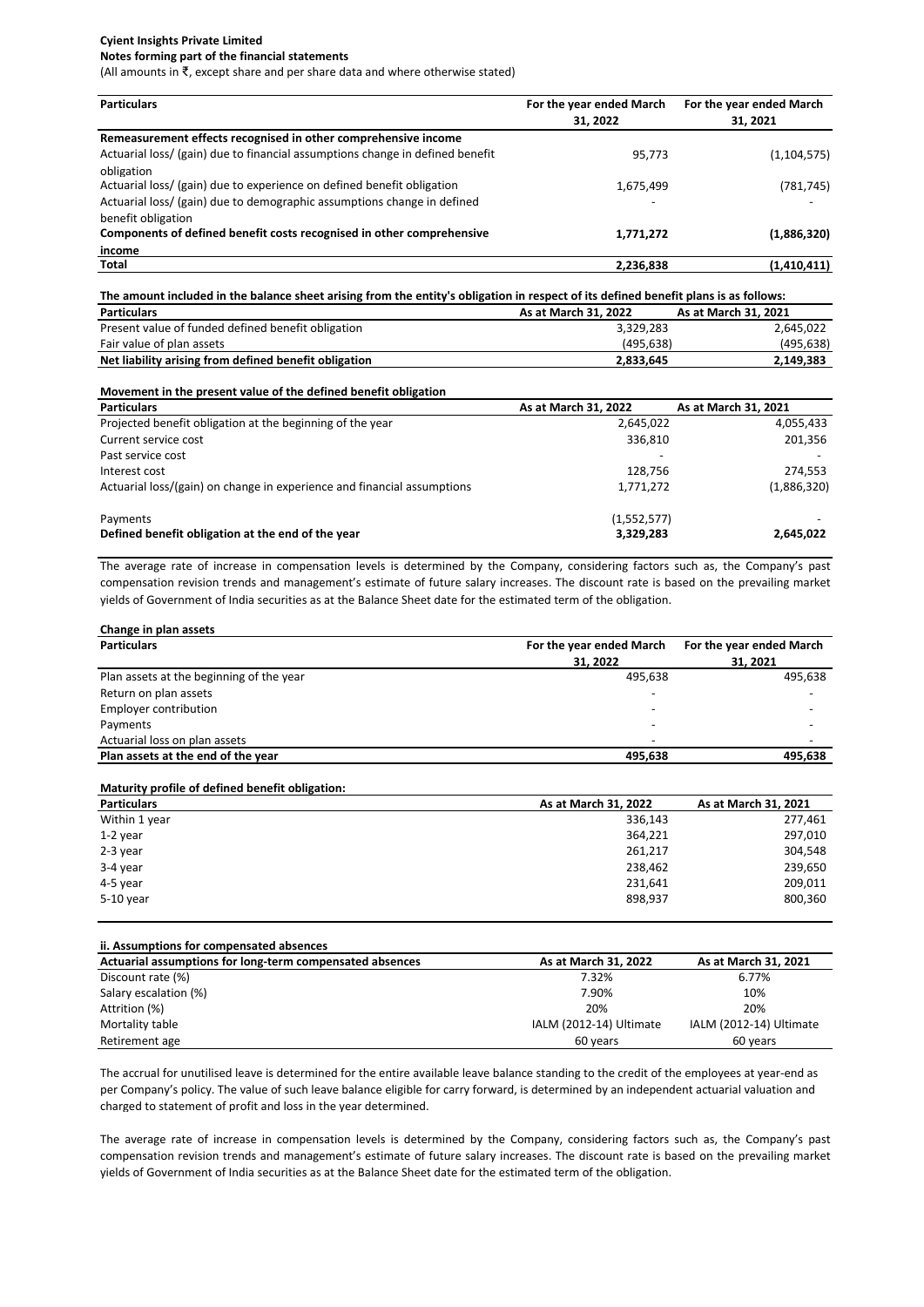C**yient Insights Private Limited**<br>Notes forming part of the financial statements<br>(All amounts in ₹, except share and per share data and where otherwise stated)

| 12. Trade Payables                                                                          |                |                |  |
|---------------------------------------------------------------------------------------------|----------------|----------------|--|
| <b>Particulars</b>                                                                          | As at          |                |  |
|                                                                                             | March 31, 2022 | March 31, 2021 |  |
| (at amortised cost)                                                                         |                |                |  |
| (i) Total outstanding dues of micro enterprises and small enterprises (refer note 22)       | ۰              |                |  |
| (ii) Total outstanding dues of creditors other than micro enterprises and small enterprises | 17,745,510     | 16,943,192     |  |
| (refer note below)                                                                          |                |                |  |
| Total                                                                                       | 17,745,510     | 16,943,192     |  |
| Notes:                                                                                      |                |                |  |
| 1. Includes amount payable to its related parties (refer note 24)                           |                |                |  |
| 2. Trade payables are non-interest bearing and are normally settled on 30-60 days.          |                |                |  |

|                                |                          | As at March 31, 2022 |                |                  |                      |             |                          |            |
|--------------------------------|--------------------------|----------------------|----------------|------------------|----------------------|-------------|--------------------------|------------|
|                                | Ageing for trade payable | <b>Unbilled</b>      | <b>Not Due</b> | Less than 1 year | $1 - 2$ years        | 2 - 3 years | More than 3              | Total      |
|                                |                          |                      |                |                  |                      |             | vears                    |            |
| <b>MSME</b>                    |                          | 4,787,802            | 128,629        | 1,406,540        | 4,808,587            | 595,251     | 6,018,701                | 17,745,510 |
| Others                         |                          |                      |                |                  |                      |             |                          |            |
| Disputed dues - MSME           |                          |                      |                |                  |                      |             |                          |            |
| Disputed dues - Others         |                          |                      |                |                  |                      |             |                          |            |
| Balance at the end of the year |                          | 4,787,802            |                |                  | 4,808,587            | 595,251     | 6,018,701                | 17,745,510 |
|                                |                          |                      |                |                  |                      |             |                          |            |
|                                |                          |                      |                |                  | As at March 31, 2021 |             |                          |            |
|                                | Ageing for trade payable | <b>Unbilled</b>      | <b>Not Due</b> | Less than 1 year | $1 - 2$ years        | 2 - 3 years | More than 3              | Total      |
|                                |                          |                      |                |                  |                      |             | years                    |            |
| <b>MSME</b>                    |                          | 3,960,021            | 1,456,015      | 699,658          | 5,914,294            | 4,913,204   | $\sim$                   | 16,943,192 |
| Others                         |                          |                      |                |                  |                      |             |                          |            |
| Disputed dues - MSME           |                          |                      |                |                  |                      |             |                          |            |
| Disputed dues - Others         |                          |                      |                |                  |                      |             |                          |            |
| Balance at the end of the year |                          | 3,960,021            |                |                  | 5,914,294            | 4,913,204   | $\overline{\phantom{a}}$ | 16,943,192 |
|                                |                          |                      |                |                  |                      |             |                          |            |
| 13. Other current liabilities  |                          |                      |                |                  |                      |             |                          |            |
|                                | <b>Particulars</b>       | As at                |                |                  |                      |             |                          |            |
|                                |                          | March 31, 2022       | March 31, 2021 |                  |                      |             |                          |            |
| Statutory remittances          |                          | 1,540,914            | 566,754        |                  |                      |             |                          |            |
| <b>Total</b>                   |                          | 1,540,914            | 566,754        |                  |                      |             |                          |            |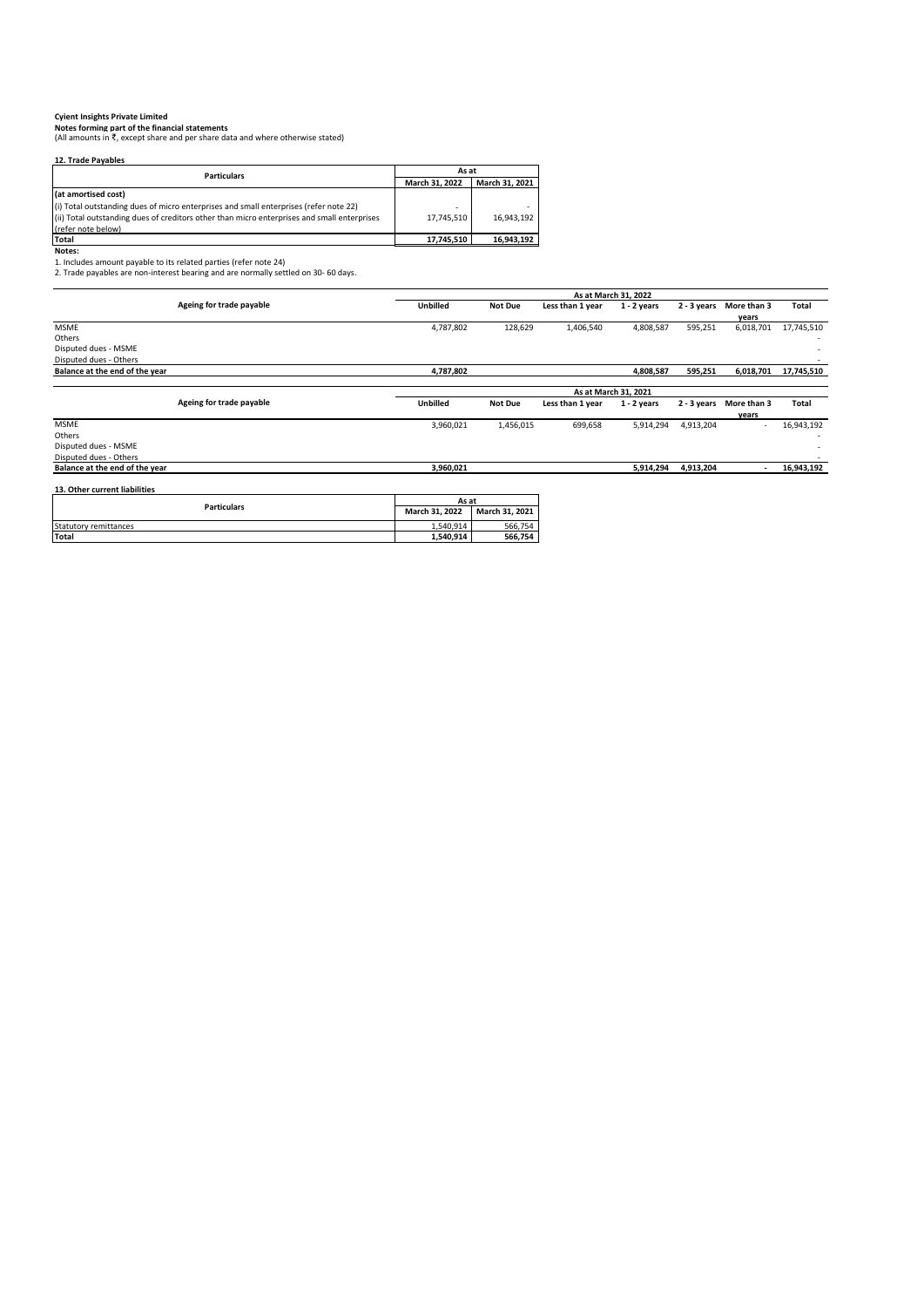## **Notes forming part of the financial statements**

(All amounts in ₹, except share and per share data and where otherwise stated)

### **14. Revenue from operations**

The following is an analysis of the company's revenue for the year from continuing operations.

| <b>Particulars</b>    | For the year ended March<br>31, 2022 | For the year ended<br>March 31, 2021 |
|-----------------------|--------------------------------------|--------------------------------------|
| Revenue from services | 33.940.876                           | 59.366.919                           |
| <b>Total</b>          | 33,940,876                           | 59.366.919                           |

The Company presents revenues net of indirect taxes in the statement of profit and loss.

#### **1. Disaggregated revenue information**

The table below presents disaggregated revenues from contracts with customers by contract type and geography. The Company believes that this disaggregation best depicts how the nature, amount, timing and uncertainty of revenues and cash flows are affected.

| Segment                                | For the year ended |                |
|----------------------------------------|--------------------|----------------|
|                                        | March 31, 2022     | March 31, 2021 |
| Revenues by contract type              |                    |                |
| Time and material                      | 33,940,876         | 59,366,919     |
| <b>Revenues by Geography</b>           |                    |                |
| <b>North America</b>                   | 25,538,440         | 25,538,440     |
| Europe                                 | 24,448,218         | 24,448,218     |
| Asia Pacific (including India)         | 9,380,261          | 9,380,261      |
| <b>Revenues by time of recognition</b> |                    |                |
| Services transferred over time         | 33,940,876         | 59,366,919     |

### **Time and material:**

Revenue from time and material contracts are recognised as and when services are rendered to the customer. These are based on the efforts spent and rates agreed with the customer. Revenue from the end of the last invoicing to the reporting date is recognised as unbilled revenue.

## **2. Trade receivables and contract balances**

| Segment           | As at                 |                |
|-------------------|-----------------------|----------------|
|                   | <b>March 31, 2022</b> | March 31, 2021 |
| Trade receivables | 19,935,612            | 56,037,761     |
| Unbilled revenue  | 4,547,642             | 5,525,787      |

The Company classifies the right to consideration in exchange for deliverables as either a receivable or as unbilled revenue. A receivable is a right to consideration that is unconditional upon passage of time. Revenue in excess of invoicing are classified as contract assets (unbilled revenue) while invoicing in excess of revenue are classified as contract liabilities (unearned revenues).

### **15. Other Income**

| <b>Particulars</b>        | <b>For the year ended March</b><br>31, 2022 | For the year ended<br><b>March 31, 2021</b> |
|---------------------------|---------------------------------------------|---------------------------------------------|
| Net foreign exchange gain | 2,371,608                                   | 1,008,077                                   |
| <b>Total</b>              | 2,371,608                                   | 1,008,077                                   |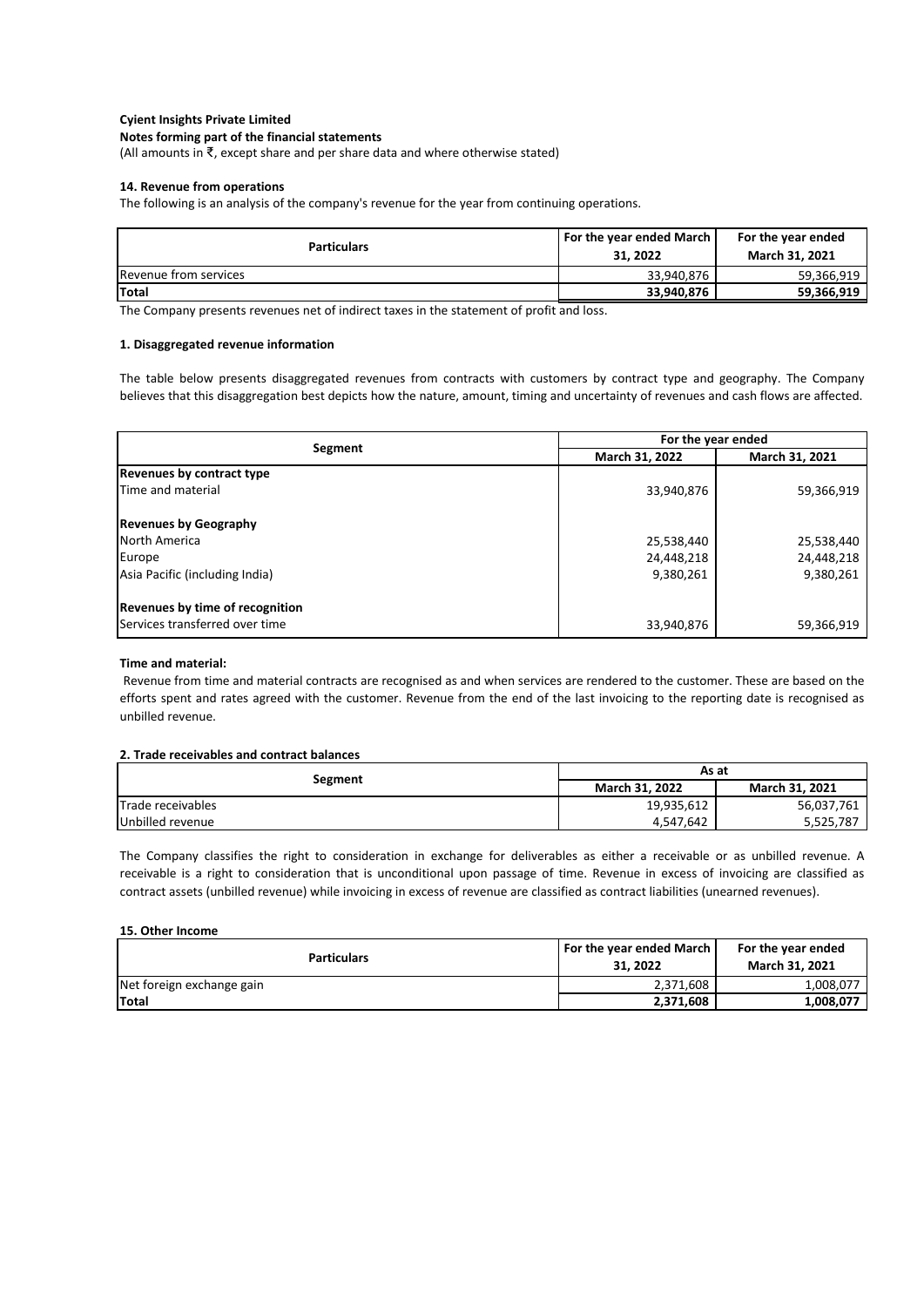# **Notes forming part of the financial statements**

(All amounts in ₹, except share and per share data and where otherwise stated)

# **16. Employee Benefits Expense**

| <b>Particulars</b>                        | For the year ended<br>March 31, 2022 | For the year ended<br>March 31, 2021 |
|-------------------------------------------|--------------------------------------|--------------------------------------|
| Salaries and wages, including bonus       | 22,491,887                           | 39,780,236                           |
| Contribution to provident and other funds | 1,102,336                            | 2,024,636                            |
| Staff welfare expenses                    | 213,415                              | 1,055,638                            |
| <b>Total</b>                              | 23,807,638                           | 42,860,510                           |

# **17. Finance Cost**

| <b>Particulars</b>                        | For the year ended<br><b>March 31, 2022</b> | For the year ended<br><b>March 31, 2021</b> |
|-------------------------------------------|---------------------------------------------|---------------------------------------------|
| Interest on borrowings (refer note below) | 8,010,956                                   | 8,588,359                                   |
| Total                                     | 8,010,956                                   | 8,588,359                                   |

**Note:** Includes amounts due to related parties (refer note 24)

# **18. Depreciation expense**

| <b>Particulars</b>                            | For the year ended<br><b>March 31, 2022</b> | For the year ended<br>March 31, 2021 |
|-----------------------------------------------|---------------------------------------------|--------------------------------------|
| Depreciation of property, plant and equipment | 57,715                                      | 323,554                              |
| <b>Total</b>                                  | 57,715                                      | 323,554                              |

## **19. Other expenses**

| <b>Particulars</b>                           | For the year ended | For the year ended |
|----------------------------------------------|--------------------|--------------------|
|                                              | March 31, 2022     | March 31, 2021     |
| Rent including lease rentals (refer note 24) | 3,360,000          | 3,360,000          |
| Rates and taxes                              |                    | 5,546              |
| Insurance                                    | 38,200             | 781,900            |
| Travelling and conveyance                    | 13,595             | 339,159            |
| Communication                                | 261,715            | 392,800            |
| <b>Printing and stationery</b>               |                    |                    |
| Marketing expenses                           |                    |                    |
| Repairs and maintenance                      |                    |                    |
| - Others                                     |                    | 3,950              |
| Legal & professional charges                 | 697,924            | 1,506,400          |
| Auditors' remuneration*                      |                    | 500,000            |
| Training and development                     |                    | 18,785             |
| Software charges                             | 233,650            | 639,336            |
| Miscellaneous expenses                       | 43,747             | 43,222             |
|                                              | 4,648,831          | 7,591,098          |

**\*** (excluding applicable taxes)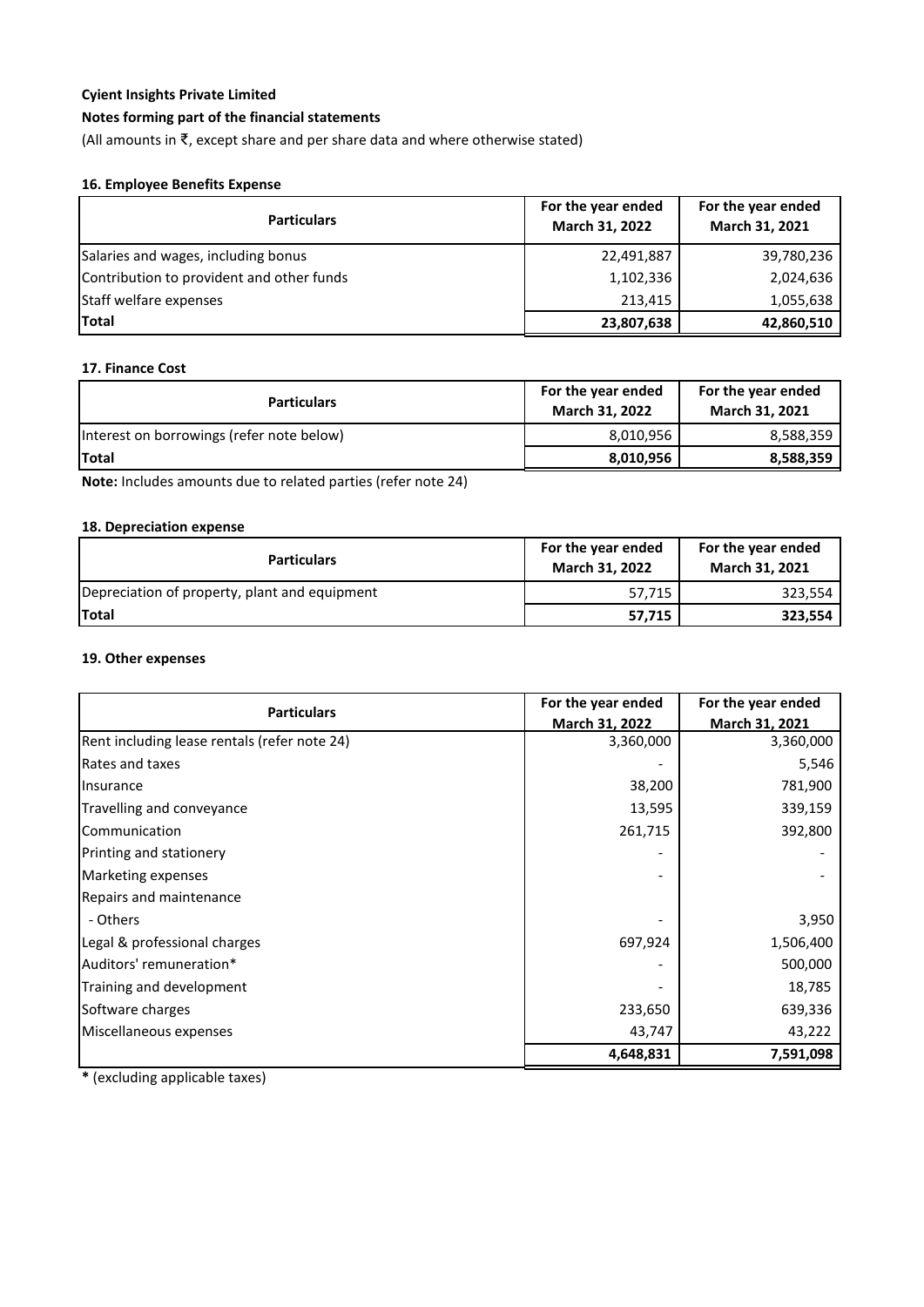## **Notes forming part of the financial statements**

(All amounts in ₹, except share and per share data and where otherwise stated)

## **20. Income taxes**

**20A. Income tax expense recognised in the statement of profit and loss**

| <b>Particulars</b>                                      | For the year ended<br>March 31, 2022 | For the year ended<br>March 31, 2021 |
|---------------------------------------------------------|--------------------------------------|--------------------------------------|
| <b>Current tax</b><br>In respect of the current year    | 4,156,378                            |                                      |
| Deferred tax expense:<br>In respect of the current year | 23,498,111                           |                                      |
|                                                         | 27,654,489                           |                                      |

## **20B. Income tax expense recognised directly in other comprehensive income**

| <b>Particulars</b>                                                   | For the year ended<br>March 31, 2022 | For the year ended<br>March 31, 2021 |
|----------------------------------------------------------------------|--------------------------------------|--------------------------------------|
| Income tax expense/(benefit) recognized directly in OCI consists of: |                                      |                                      |
| Tax effect on actuarial loss/(gain) on defined benefit obligations   |                                      |                                      |
|                                                                      |                                      |                                      |

## **20C. Reconciliation of effective tax rate**

The following is the reconciliation of the Company's effective tax rate for the year ended March 31, 2021 and 2020:

| <b>Particulars</b>            | For the year ended | For the year ended |
|-------------------------------|--------------------|--------------------|
|                               | March 31, 2022     | March 31, 2021     |
| <b>Profit before tax</b>      | (212, 656)         | 1,011,475          |
| <b>Enacted tax rate</b>       | 34.94%             | 34.94%             |
| Computed expected tax expense | -74,302            | 353,409            |
| Other adjustments             | 74,302             | 148,354            |
| Income tax expense            |                    | 501,763            |
| <b>Effective tax rate</b>     |                    | 49.6%              |

## **20D. Deferred tax assets (net)**

The following is the analysis of deferred tax assets/(liabilities) presented in the balance sheet:

| <b>Particulars</b>       | As at                 |                |
|--------------------------|-----------------------|----------------|
|                          | <b>March 31, 2022</b> | March 31, 2021 |
| Deferred tax assets      |                       |                |
| Deferred tax liability   | -                     |                |
| Deferred tax assets, net | -                     |                |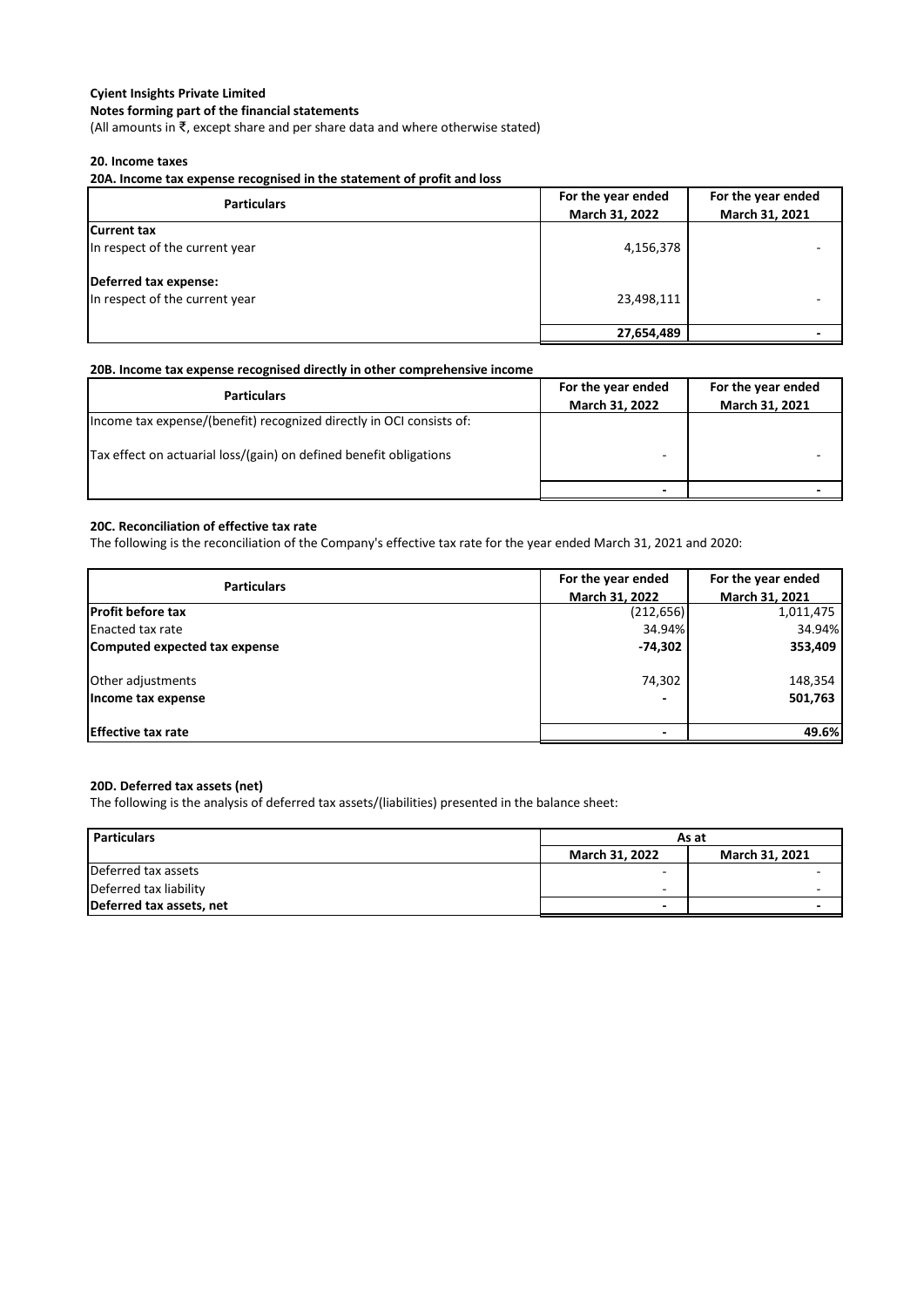# **Notes forming part of the financial statements**

(All amounts in ₹, except share and per share data and where otherwise stated)

| 2021-22                             | <b>Opening Balance</b> | Recognised in the<br>statement of profit and<br>loss | <b>Closing balance</b> |
|-------------------------------------|------------------------|------------------------------------------------------|------------------------|
| Deferred tax assets in relation to: |                        |                                                      |                        |
| Business loss (Refer note below)    | -                      |                                                      |                        |
| Provision for employee benefits     | -                      |                                                      |                        |
| Property, plant and equipment       | $\overline{ }$         |                                                      |                        |
| MAT credit receivable               | -                      | -                                                    |                        |
| Deferred tax assets, net            |                        |                                                      |                        |

| 2020-21                             | <b>Opening Balance</b> | Recognised in the<br>statement of profit and<br>loss | <b>Closing balance</b> |
|-------------------------------------|------------------------|------------------------------------------------------|------------------------|
| Deferred tax assets in relation to: |                        |                                                      |                        |
| Business loss (Refer note below)    | 23,472,476             |                                                      |                        |
| Provision for employee benefits     | (16, 288)              |                                                      |                        |
| Property, plant and equipment       | 41.923                 |                                                      |                        |
| MAT credit receivable               | 4,156,378              |                                                      |                        |
| Deferred tax assets, net            | 27,654,489             |                                                      |                        |

**Note :** Deferred tax assets have been recognised considering the utilisation plan against future taxable profits which are supported by existing & future sale orders.

### **20E. Income tax assets and liabilities**

The following is the summary of income tax liabilities presented in the balance sheet:

| <b>Particulars</b>      | As at                 |                       |  |  |
|-------------------------|-----------------------|-----------------------|--|--|
|                         | <b>March 31, 2022</b> | <b>March 31, 2020</b> |  |  |
| Income tax assets       | 8,521,714             | 8,355,330             |  |  |
| Income tax payable      | (3,052,071)           | (3,052,071)           |  |  |
| Income tax assets (net) | 5,469,643             | 5,303,259             |  |  |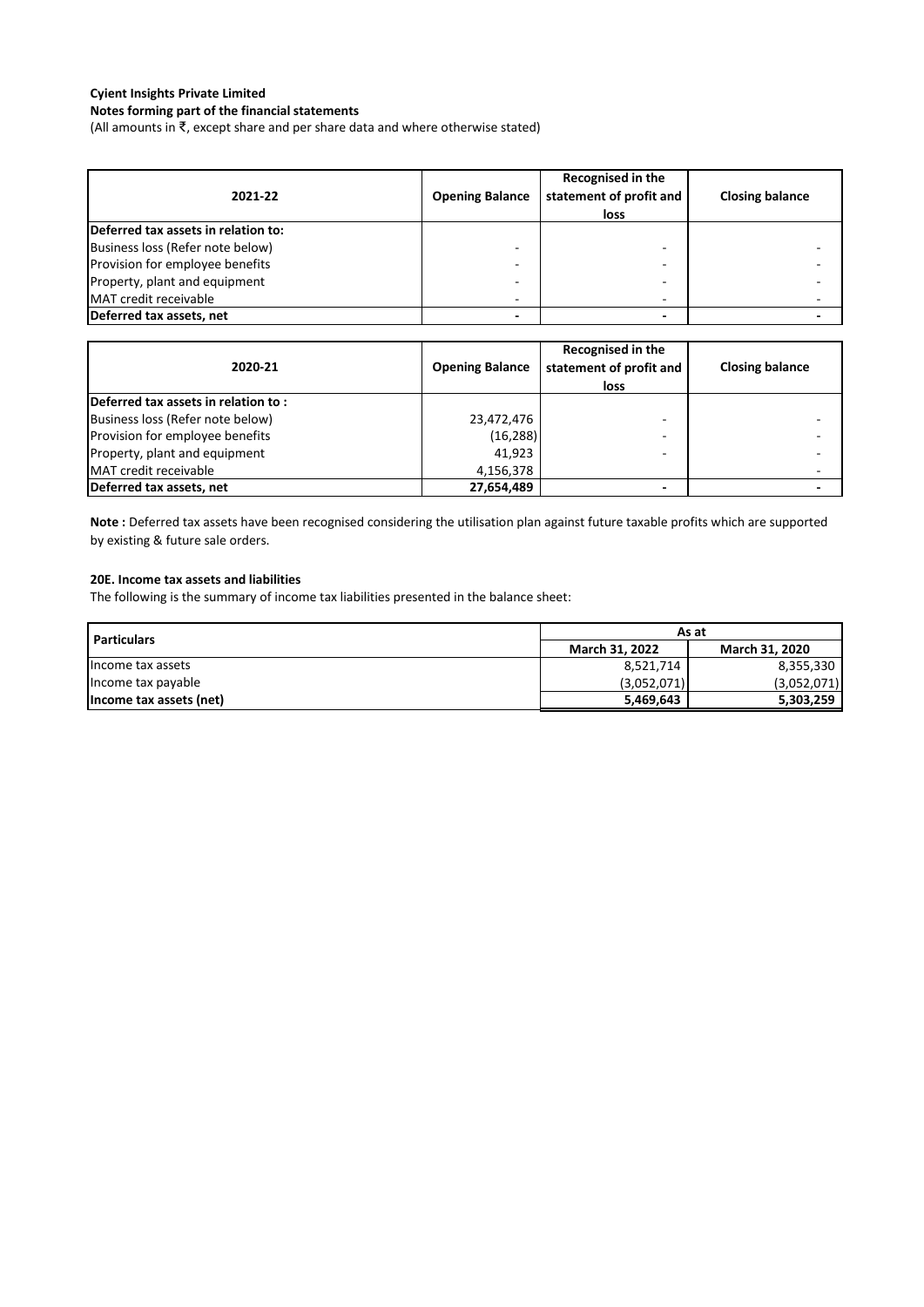(All amounts in ₹, except share and per share data and where otherwise stated)

#### **21. Earnings per share**

| <b>Particulars</b>                           | For the year ended | For the year ended |  |
|----------------------------------------------|--------------------|--------------------|--|
|                                              | March 31, 2022     | March 31, 2021     |  |
| Profit after tax                             | (27,867,145)       | 1,011,475          |  |
|                                              |                    |                    |  |
| <b>Basic and Diluted*:</b>                   |                    |                    |  |
| Number of shares outstanding at the year end | 1,999,478          | 1,999,478          |  |
| Weighted average number of equity shares     | 1,999,478          | 1,999,478          |  |
|                                              |                    |                    |  |
| Earnings per share $(\bar{\tau})$            | (13.94)            | 0.51               |  |

\* There were no dilutive instruments outstanding during the year.

#### **22. Disclosures required under Section 22 of the Micro, Small and Medium Enterprises Development Act, 2006**

Dues to Micro and Small Enterprises have been determined to the extent such parties have been identified on the basis of information collected by the management. Based on the information available with the management, there are no vendors registered as Micro, Small and Medium suppliers as defined under Micro, Small and Medium Enterprises Development Act, 2006.

#### **23. Segment information**

The Company's operations are managed as a single business unit. It has only one reportable segment for financial reporting purposes being the financial results of the Company.

#### **24. Related Party Transactions**

The list of related parties of the Company is given below:

| <b>Party Name</b>            | Nature of relationship |
|------------------------------|------------------------|
| <b>Cyient Limited</b>        | <b>Holding Company</b> |
| Cyient Inc.                  | Fellow subsidiary      |
| <b>Cyient GmbH</b>           | Fellow subsidiary      |
| <b>Cyient Europe Limited</b> | Fellow subsidiary      |
| Cyient Australia Pty Limited | Fellow subsidiary      |
| <b>Cyient AB</b>             | Fellow subsidiary      |
| <b>Cyient Benelux BV</b>     | Fellow subsidiary      |
| Cyient Canada Inc.           | Fellow subsidiary      |
| Cyient Japan KK              | Fellow subsidiary      |

#### **Key Managerial Personnel (KMP):**

| Name          | Designation                                             |  |
|---------------|---------------------------------------------------------|--|
| Joseph NJ     | Director                                                |  |
| Ajay Aggarwal | President and Chief Financial Officer of Cyient Limited |  |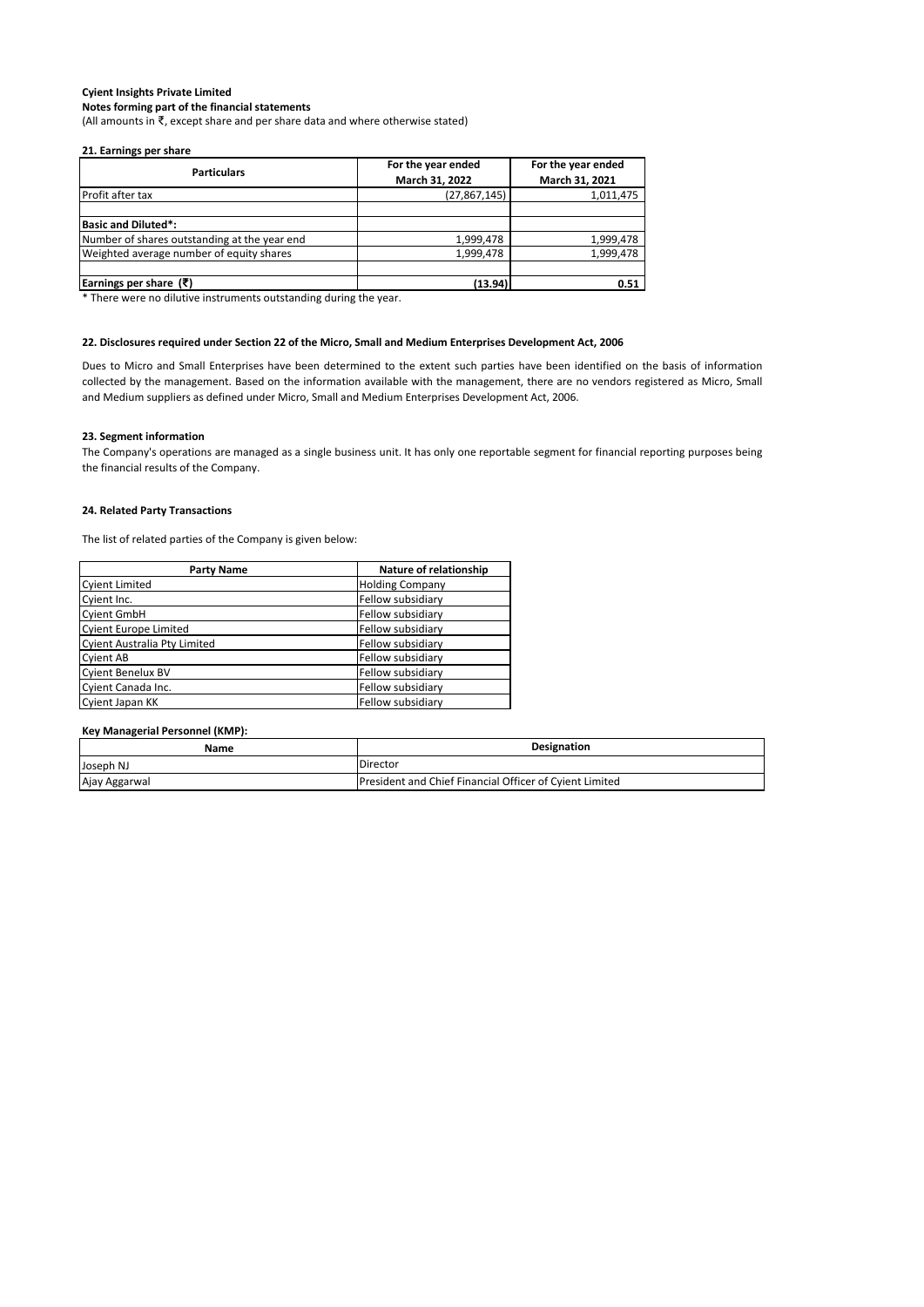(All amounts in ₹, except share and per share data and where otherwise stated)

## **24. Related Party Transactions (continued)**

## **Summary of the transactions and balances with the above related parties are as follows:**

## **(a) Transactions during the year:**

| Nature of the transaction    |                              | For the year ended | For the year ended |  |
|------------------------------|------------------------------|--------------------|--------------------|--|
|                              | <b>Party Name</b>            | March 31, 2022     | March 31, 2021     |  |
| Revenue from services        |                              | 8,763,859          | 7,797,162          |  |
| Interest expense accrued     | <b>Cyient Limited</b>        | 8,010,956          | 8,588,359          |  |
| Rent                         |                              | 2,520,000          | 3,360,000          |  |
| Other expense                |                              | 23,666             | 70,166             |  |
| Revenue from services        | Cyient Inc.                  | 664,547            | 9,895,710          |  |
| Other expense                |                              |                    |                    |  |
| <b>Revenue from services</b> | <b>Cyient Gmbh</b>           | 8,730,030          | 10,964,568         |  |
| <b>Revenue from services</b> | <b>Cyient Europe Limited</b> | 8,269,840          | 12,038,288         |  |
| <b>Revenue from services</b> | Cyient Australia Pty Limited | ٠                  |                    |  |
| <b>Revenue from services</b> | Cyient Benelux BV            | ٠                  | 1,445,362          |  |
| Revenue from services        | Cyient Canada Inc.           | 6,601,717          | 15,642,730         |  |
| Revenue from services        | Cyient Japan KK              | 910,883            | 1,583,099          |  |

## **(b) Balances at the year-end:**

| Nature of the balance | <b>Party Name</b>            | As at January 31, 2022 | As at March 31, 2020 |
|-----------------------|------------------------------|------------------------|----------------------|
| Trade receivables     |                              | 5,035,521              | 1,674,405            |
| Trade payables        | <b>Cyient Limited</b>        | 7,185,271              | 7,157,310            |
| Oustanding loan       |                              | 118,502,878            | 161,818,972          |
|                       |                              |                        |                      |
| Trade receivables     | Cyient Inc.                  | 1,597,890              | 6,419,734            |
| Trade payables        |                              | 3,828,022              | 3,876,474            |
|                       |                              |                        |                      |
| Trade receivables     | <b>Cyient Gmbh</b>           | 1,426,085              | 6,429,367            |
|                       |                              |                        |                      |
| Trade receivables     | <b>Cyient Europe Limited</b> | 1,825,086              | 20,350,309           |
|                       |                              |                        |                      |
| Trade receivables     | Cyient Australia Pty Limited | 1,042,832              | 1,042,832            |
| Trade payables        |                              | 980,668                | 980,668              |
|                       |                              | 98,678                 | 98,678               |
| Trade payables        | <b>Cyient AB</b>             |                        |                      |
| Trade receivables     | Cyient Benelux BV            | ۰                      | 1,632,519            |
|                       |                              |                        |                      |
| Trade receivables     | Cyient Canada Inc.           | 8,236,105              | 16,905,496           |
| Trade receivables     |                              |                        |                      |
|                       | Cyient Japan KK              | 910,881                | 1,583,099            |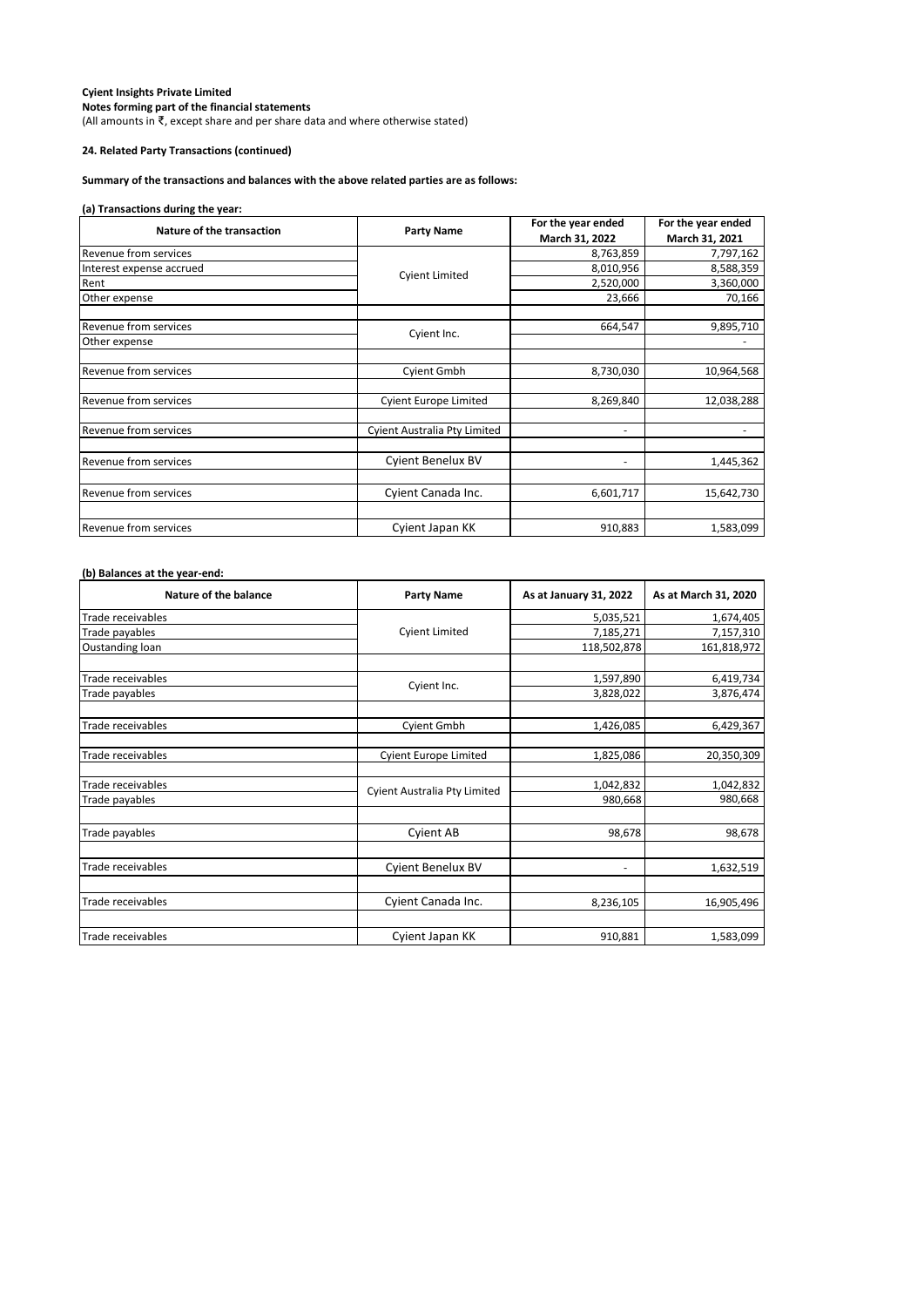(All amounts in ₹, except share and per share data and where otherwise stated)

#### **25. Financial Instruments**

**25.1 Financial instruments by category:**

| <b>Particulars</b>                 |                | Carrying value as at |  |  |  |
|------------------------------------|----------------|----------------------|--|--|--|
|                                    | March 31, 2022 | March 31, 2021       |  |  |  |
| <b>Financial assets:</b>           |                |                      |  |  |  |
| <b>Amortised cost</b>              |                |                      |  |  |  |
| Cash and cash equivalents          | 28,736,150     | 35,187,029           |  |  |  |
| Trade receivables                  | 19,935,612     | 56,037,761           |  |  |  |
| Other financial assets             | 4,885,925      | 5,864,070            |  |  |  |
| <b>Total financial assets</b>      | 53,557,687     | 97,088,860           |  |  |  |
|                                    |                |                      |  |  |  |
| <b>Financial liabilities:</b>      |                |                      |  |  |  |
| <b>Amortised cost</b>              |                |                      |  |  |  |
| <b>Borrowings</b>                  | 118,502,878    | 161,818,972          |  |  |  |
| Trade payables                     | 17.745.510     | 16,943,192           |  |  |  |
| <b>Total financial liabilities</b> | 136.248.388    | 178.762.164          |  |  |  |

The management assessed that fair value of cash & cash equivalents, borrowings and trade payables approximate their carrying amounts largely due to the shortterm maturities of these instruments, and hence these are carried at amortised cost.

The fair value of the financial assets and liabilities is included at the amount at which the instrument could be exchanged in a current transaction between willing parties, other than in a forced or liquidation sale.

#### **25.2 Financial risk management**

#### **Financial risk factors**

The Company's activities expose it to foreign exchange risk and liquidity risk. The Company's primary focus is to foresee the unpredictability of financial markets and seek to minimize potential adverse effects on its financial performance.

#### **Foreign exchange risk**

The Company monitors and manages its financial risks by analysing its foreign exchange exposures.

#### **Foreign currency exposure unhedged**

The following table analyses foreign currency risk from financial instruments as of March 31, 2022:

| <b>Particulars</b>                                                                                                 | <b>US Dollars</b> | <b>EURO</b> | <b>United Kingdom Pound</b><br><b>Sterling</b> | Other Currencies* | Total        |
|--------------------------------------------------------------------------------------------------------------------|-------------------|-------------|------------------------------------------------|-------------------|--------------|
| Trade receivables                                                                                                  | 3.907.447         | 1.426.085   | . 695.999                                      | 12.906.081        | 19.935.612   |
| Trade Payables                                                                                                     | (6.651.978)       | (413.410)   | (262.720)                                      | (10.417.402)      | (17.745.510) |
| Net assets / (liabilities)                                                                                         | (2.744.530)       | 1.012.675   | 1.433.278                                      | 2.488.679         | 2.190.102    |
| المتحافظ والمتحامل والمتحل والمتحل والمتحل والمتحل والمتحل والمتحل والمتحل والمتحل والمتحل والمتحل والمتحل والمتحل |                   |             |                                                |                   |              |

\*Others include currencies such as Australian \$, Canadian \$ and Japanese Yen.

The following table analyses foreign currency risk from financial instruments as of March 31, 2021:

| <b>Particulars</b>         | <b>US Dollars</b> | <b>EURO</b> | <b>United Kingdom Pound</b><br>Sterling | <b>Other Currencies*</b> | Total       |
|----------------------------|-------------------|-------------|-----------------------------------------|--------------------------|-------------|
| Trade receivables          | 8.141.622         | 8.061.886   | 20.350.309                              | 18.904.767               | 55.458.584  |
| Trade Payables             | (3.876.474)       | (98, 678)   |                                         | (980.668)                | (4,955,820) |
| Net assets / (liabilities) | 4.265.148         | 7.963.208   | 20.350.309                              | 17.924.099               | 50.502.764  |

\*Others include currencies such as Australian \$, Canadian \$ and Japanese Yen.

#### **25.2 Financial risk management (continued)**

#### **Liquidity risk**

The Company's principal sources of liquidity are cash & bank balances and loans and advances from holding company. Management regularly monitors the company's liquidity position. Accordingly, no liquidity risk is perceived.

#### The table below provides details regarding the contractual maturities of significant financial liabilities as at March 31, 2022:

| <b>Particulars</b> | Less than 1 year | 1-2 years | 2 years and above                                                                                                                |
|--------------------|------------------|-----------|----------------------------------------------------------------------------------------------------------------------------------|
| Trade payables     | 17.745.510       | ٠         |                                                                                                                                  |
| Total              |                  | ۰         | -                                                                                                                                |
|                    |                  |           | The table below provides details regarding the contractual maturities of significant financial liabilities as at March 31, 2021; |
| <b>Particulars</b> | Less than 1 year | 1-2 years | 2 years and above                                                                                                                |
| Trade payables     | 16,943,192       | ٠         |                                                                                                                                  |
| Total              | 16.943.192       | ٠         |                                                                                                                                  |

**26.** As per the transfer pricing rules prescribed under the Income Tax Act, 1961, the Company is examining the transactions and documentation in respect thereof to ensure compliance with the said rules. The Management does not anticipate any material adjustment with regard to the transactions involved.

27. The code of Social Security, 2020 ('Code') relating to employee benefits during employment and post-employment received Presidential assent in September 2020 and its effective date is yet to be notified. The Company will assess and record the impact of the Code, once it is effective.

**28.** Previous year figures have been regrouped / reclassified, where necessary, to conform to this year's classification.